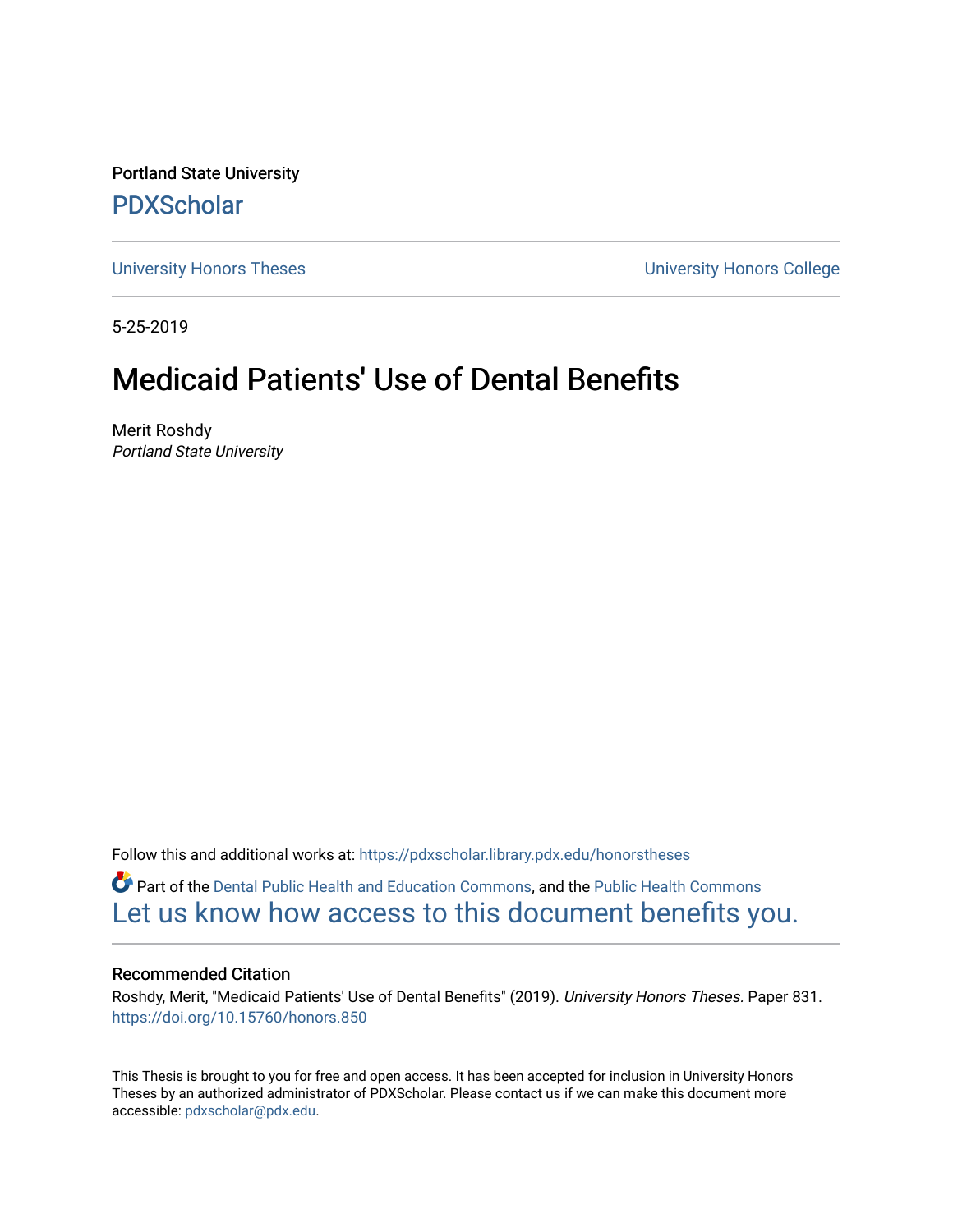# **Medicaid Patients' Use of Dental Benefits**

**by** 

# **Merit Roshdy**

# **An undergraduate honors thesis submitted in partial fulfillment of the**

# **requirements for the degree of**

**Bachelor of Science** 

**in** 

**University Honors** 

**and** 

**General Science** 

**Thesis Adviser** 

**Tina Burdsall, PhD.** 

**Portland State University** 

**2020**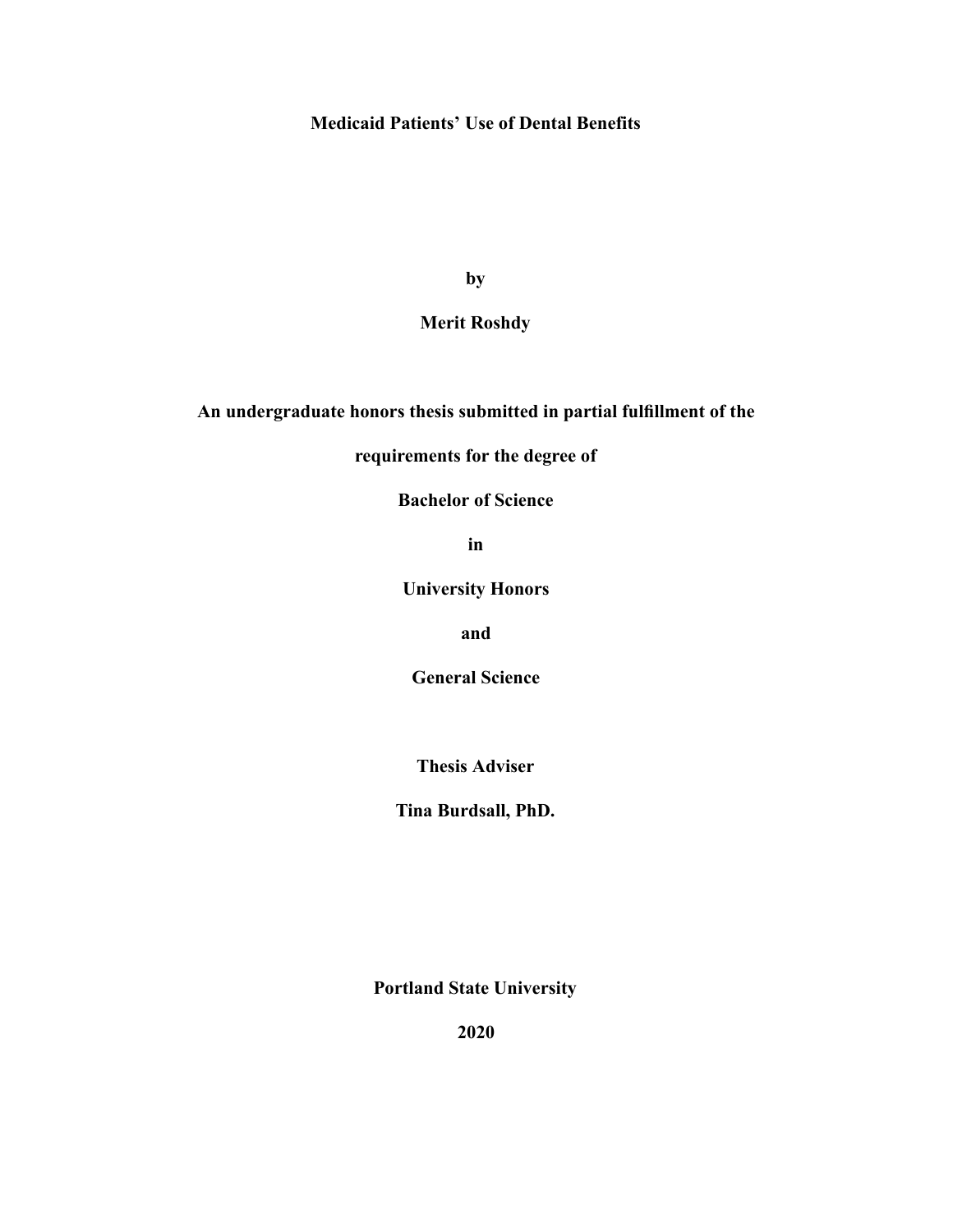# **Abstract**

Oregon Health Plan patients experienced reduction to their dental coverage in 2003. This study explores Medicaid patients' use of those dental services that are still offered to them and the effect of their use on self-assessment of their oral health. A phone survey was conducted in 2017 and collected a sample of 293 Medicaid patients in Oregon. Only two thirds of participants reported that they have a regular dentist. Participants were more likely to rate their overall health as Excellent/Good when also rating their gum health as Excellent/Good. Low English Proficiency (LEP) patients were NOT less likely to visit their dentist.

# **Background**

#### *Dental is Healthcare*

For years, dental care has been unreachable for many in the United States. During WWII, 10% of recruits to the US Armed Forces failed their oral health service requirements (Donoff et al., 2014). It was so concerning that President Harry Truman signed the National Dental Research Act in 1948, currently known as the National Institute of Dental & Craniofacial Research. The goal of this act was "to improve the dental health of the people of the United States" (Donoff et al., 2014). Regardless of the efforts made by this act, Americans still struggle to receive dental care today; dental care has become a heavy cost to individuals (National Research Council, 2012). Furthermore, the lack of integration of oral care in medical coverage and the harmful separation between the mouth and the body as a whole led to heavy costs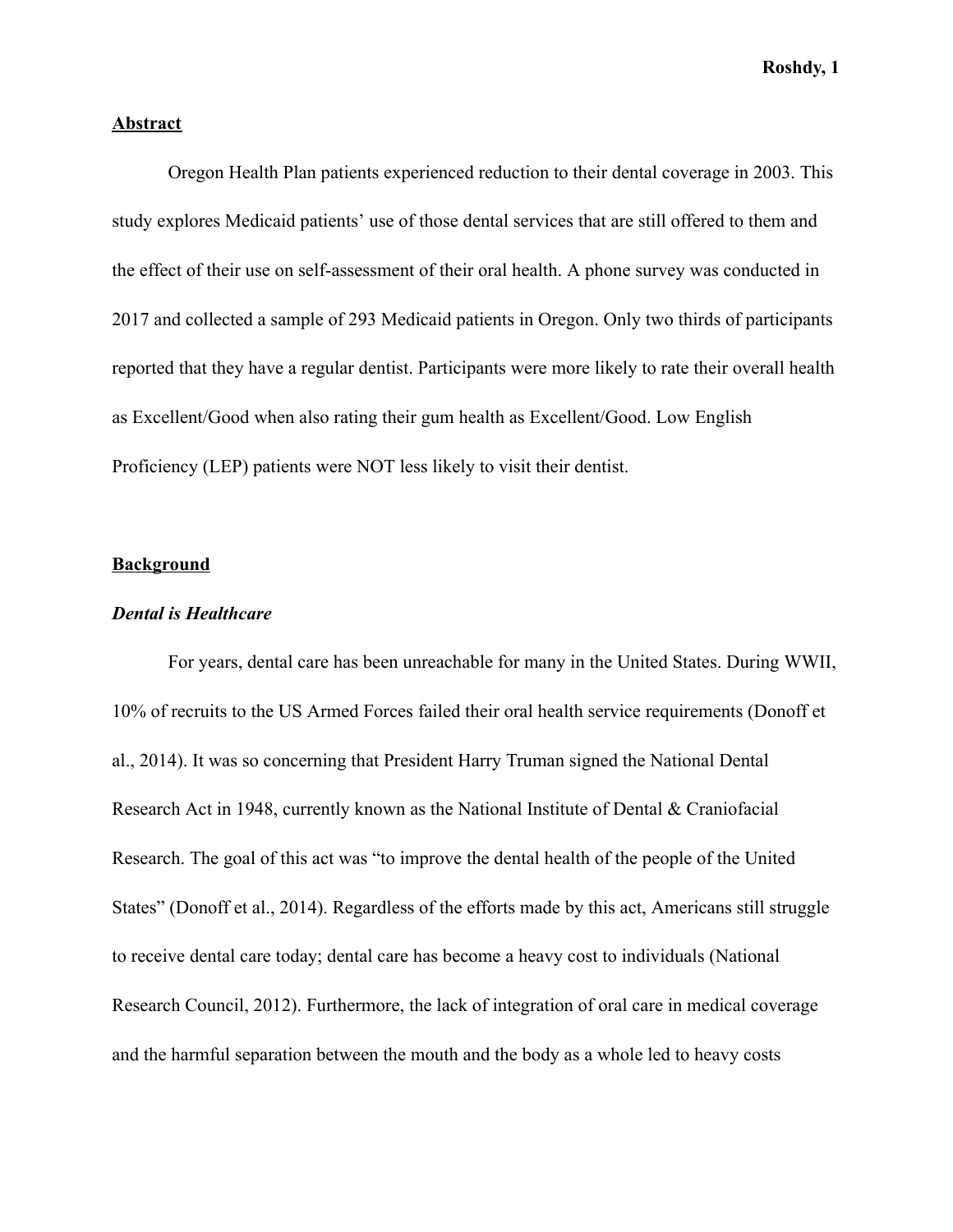especially for those with chronic diseases such as diabetes and cardiovascular diseases (Jeffcoat et al., 2014; Donoff et al., 2014). In 2000, a Surgeon General's report on oral health revealed that issues such as gum inflammation may bring about major issues such as diabetes, heart and pulmonary diseases (Department of Health, 2000). In 2007, a 12-year-old boy from Maryland died due to untreated bacteria from a tooth infection that reached his brain (Donoff et al., 2014). This case received much attention from the legislature. Later, dental coverage became a requirement in the federal re-endorsement of Children's Health Insurance Program (CHIP) in 2009 (Donoff et al., 2014). This case only changed the law for children even though this could have happened to an adult.

Many studies have shown that dental/oral health is directly linked to overall health in both adults and children. For example, common medications used for blood pressure, asthma, and allergies can lead to impaired oral health. These medications can cause xerostomia, a medical term for chronically dry mouth (Dental Health, 2011). Individuals taking these medications and experiencing xerostomia are more prone to gum disease and cavities. However, those who visit their dentists can receive other prescribed medications that reverses the effect by increasing saliva flow in the mouth (Dental Health, 2011). Therefore, it is critical for those with chronic health issues to visit their dentist because medical health is linked to oral health.

Many studies have shown a possible relationship between periodontitis (gum disease) and cardiovascular disease (Kapellas et al., 2014; Jeffcoat et al., 2014). Although it is not clear whether periodontitis causes cardiovascular disease, in most cases, they both develop at the same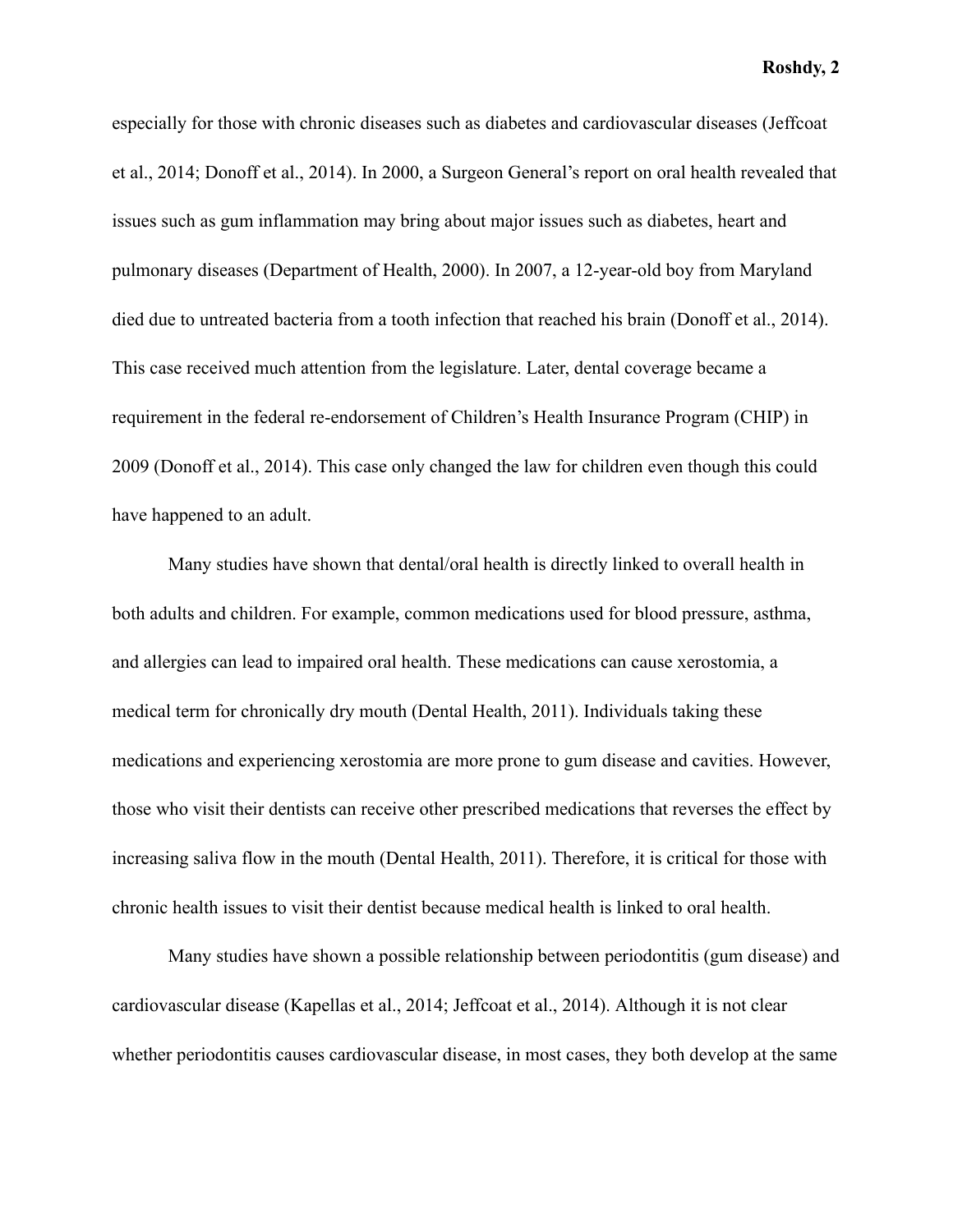time (Lockhart et al., 2012). A study of indigenous Austrilians has shown that severe periodontitis can cause arterial stiffness and eventually cardiovascular disease (Kapellas et al., 2014). The higher the severity of gum inflammation, the higher the likelihood of damaging the arterial structure (Kapellas et al., 2014). Good oral hygiene is also important for pregnant women. A study including 865 pregnant women showed that visiting the dentist and maintaining good oral hygiene is associated with less preterm birth and longer gestational age (Fogle et al., 2006). All in all, there is a clear link between dental health and overall health. The effect of dental health on the body as a whole and vice versa suggests that dental is indeed healthcare. A healthy body means a healthy oral cavity because in the end, the mouth is inseparable from the whole body.

# *Oral Health-Related Quality of Life (OHrQoL)*

Oral Health-Related Quality of Life (OHrQoL) is defined as "a multidimensional construct that reflects (among other things) people's comfort when eating, sleeping and engaging in social interaction; their self-esteem; and their satisfaction with respect to their oral health" (Rockville, 2000: 7 as cited by Pillai et al., 2015 ). The OHrQoL is measured by the Geriatric Oral Health Assessment Index (GOHAI) ( Pillai et al., 2015 ). OHrQoL measurements were created to determine the extent of oral health's effect on people's well-being and find ways to address oral issues. Some of the OHrQoL dimensions include physical disability, functional limitations, psychological disability, psychological discomfort, social disability, handicap, and physical pain (Hussain et al., 2010). A study of individuals who have problems with their dental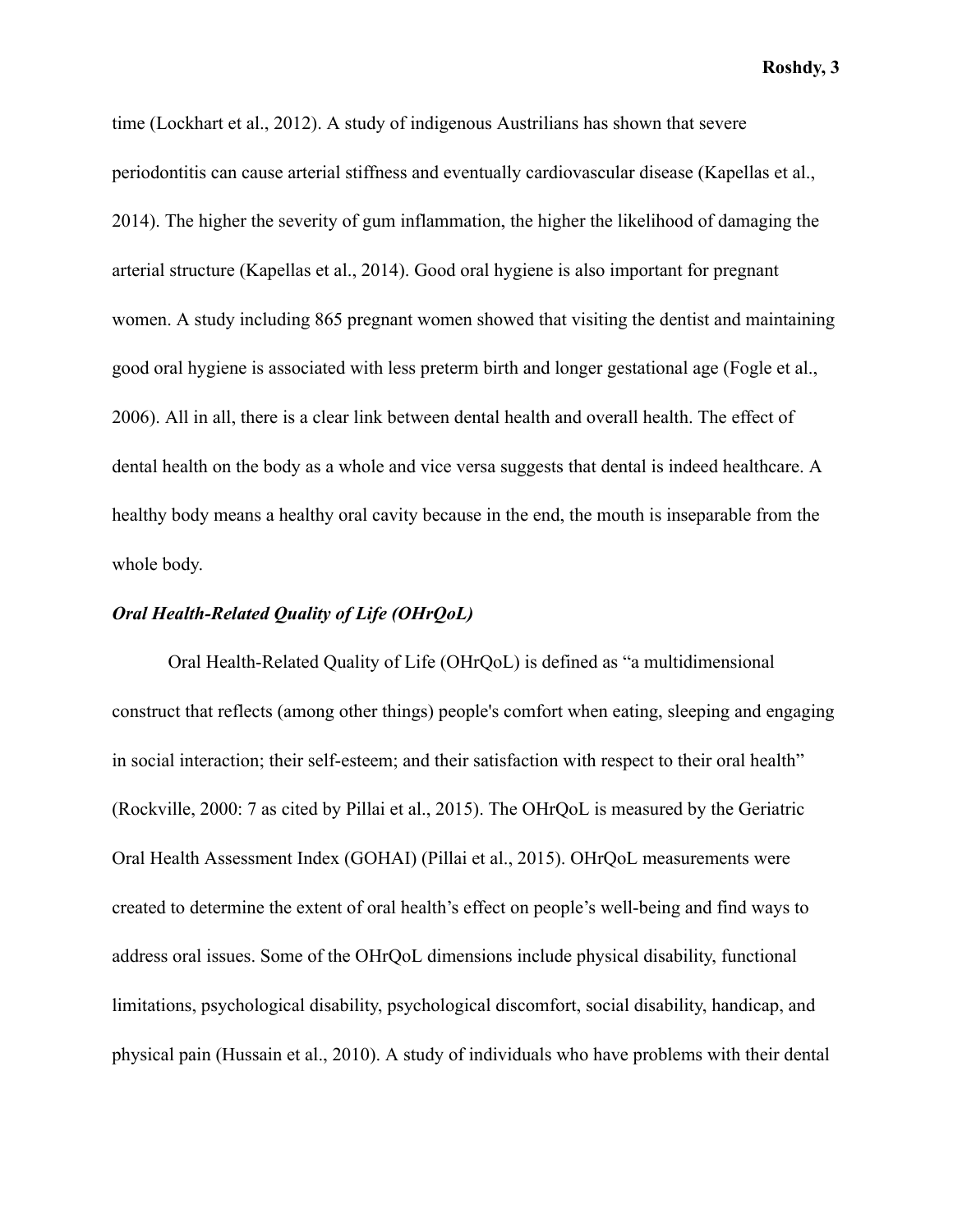dentures used the OHrQoL dimensions and found that denture problems significantly correlated with having many other problems affecting the body as a whole. These include feeling tense, interrupted meals, worsened taste, social irritability, poor diet, discomfort eating food, and inability to function (Hussain et al., 2010).

Those who belong to lower socioeconomic status are more likely to be associated with impaired OHrQoL (Foster et al., 2013). Impoverished children belonging to lower socioeconomic status may experience malocclusion (imperfect positioning of teeth), as they experience growth in the upper and lower jaw (Fernandez et al., 2018). Their problems are more likely to remain untreated due to the high cost of orthodontic treatment required for their malocclusion (Foster et al., 2013). Untreated malocclusion impacts the oral health in functions such as eating and speaking; not to mention the negative impact on their mental health and social behavior (Foster et al., 2013). Studies have shown that the OHrQoL of those with malocclusion problems has significantly improved after receiving the needed orthodontic treatment (De Oliveira et al., 2004).

# *Social Determinants of Health (SDoH)*

The health of individuals is determined by a number of social factors which are referred to as the Social Determinants of Health (WHO, 2008). Those determinants are categorized at the macro and micro levels. The macro level includes educational, economical, political, and racial discrimination conditions. It also includes micro level determinants such as behaviors, genetics, and healthcare (Mahamoud et al., 2013). Unfortunate social conditions can negatively influence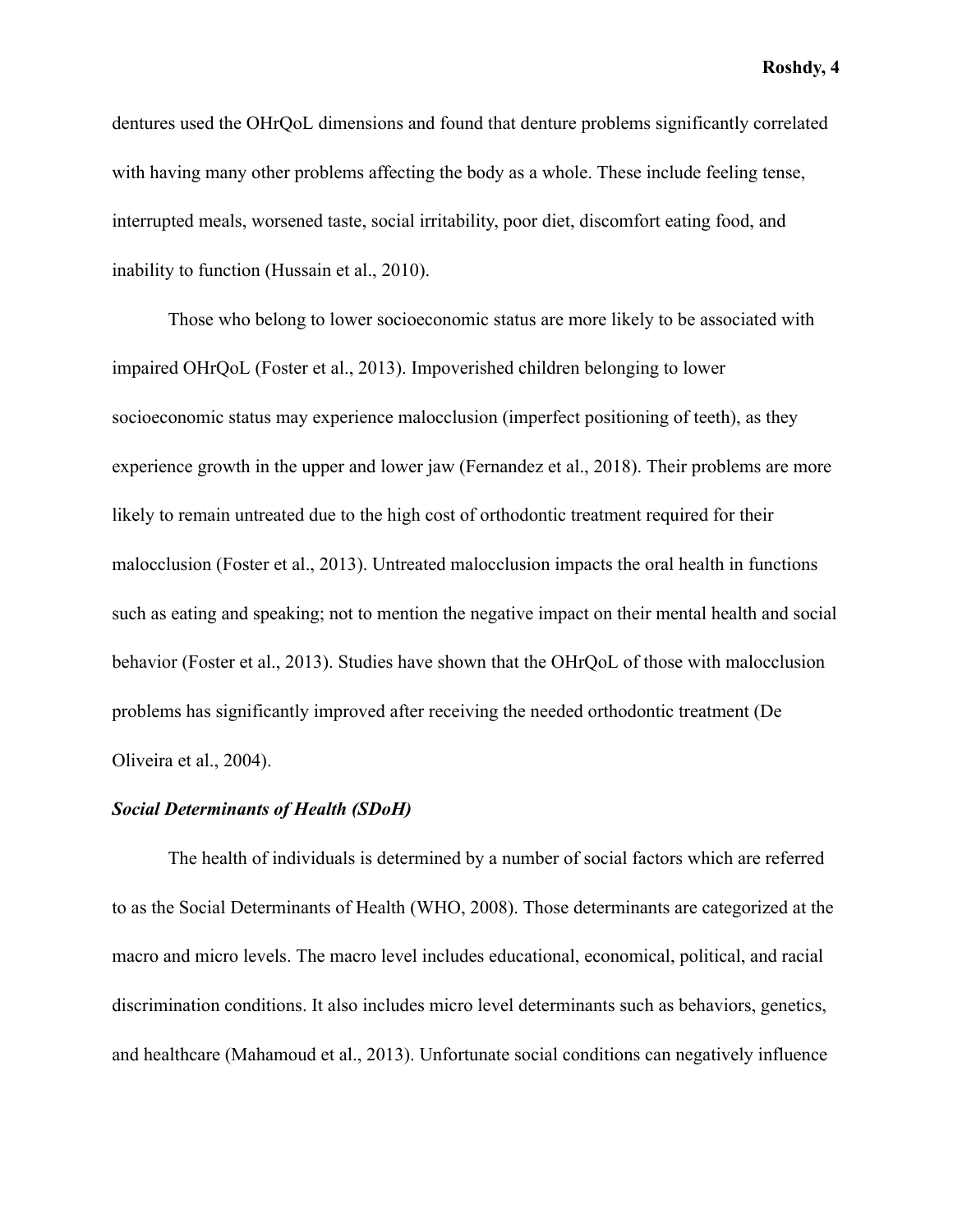the wellbeing of individuals. Poverty negatively impacts what people eat, where they live, and many other social conditions. In return, people's health is determined by those social conditions. For example, a decline in physical and mental health may be due to lack of income, education, nutrition, transportation, social support, and availability of healthcare (Sabato et al., 2018).

In 2016, the Federation Dentaire Internationale (FDI) representing more than 1 million dentists worldwide has adopted the SDoH as determinants of the oral health of individuals (Glick et al., 2016). The FDI believes that oral disease is linked to the social health of individuals and their overall health; "the mouth is both a cause and reflection of individual and population health and well-being" (Patrick et al., 2006: 1). According to studies, the mouth is a reflection of poor social health (Glick et al., 2016). Those belonging to lower socioeconomic levels are more prone to oral diseases (Glick et al., 2016). For example, low family income, race, and lack of maternal education increases the risk of dental caries in children (Yang et al., 2016). Other than being a reflection, the mouth can potentially be a cause of other major medical issues (i.e. cardiovascular disease) (Lockhart et al., 2012) . Therefore, oral health is directly connected to the well-being of people and their overall health.

#### **Literature Review**

#### *Use of Dental Care*

Over 20 million Americans visit the dentist at least once a year but do not see a physician (Consumer Health News, 2011). A New York University investigation surveyed 31,000 adults,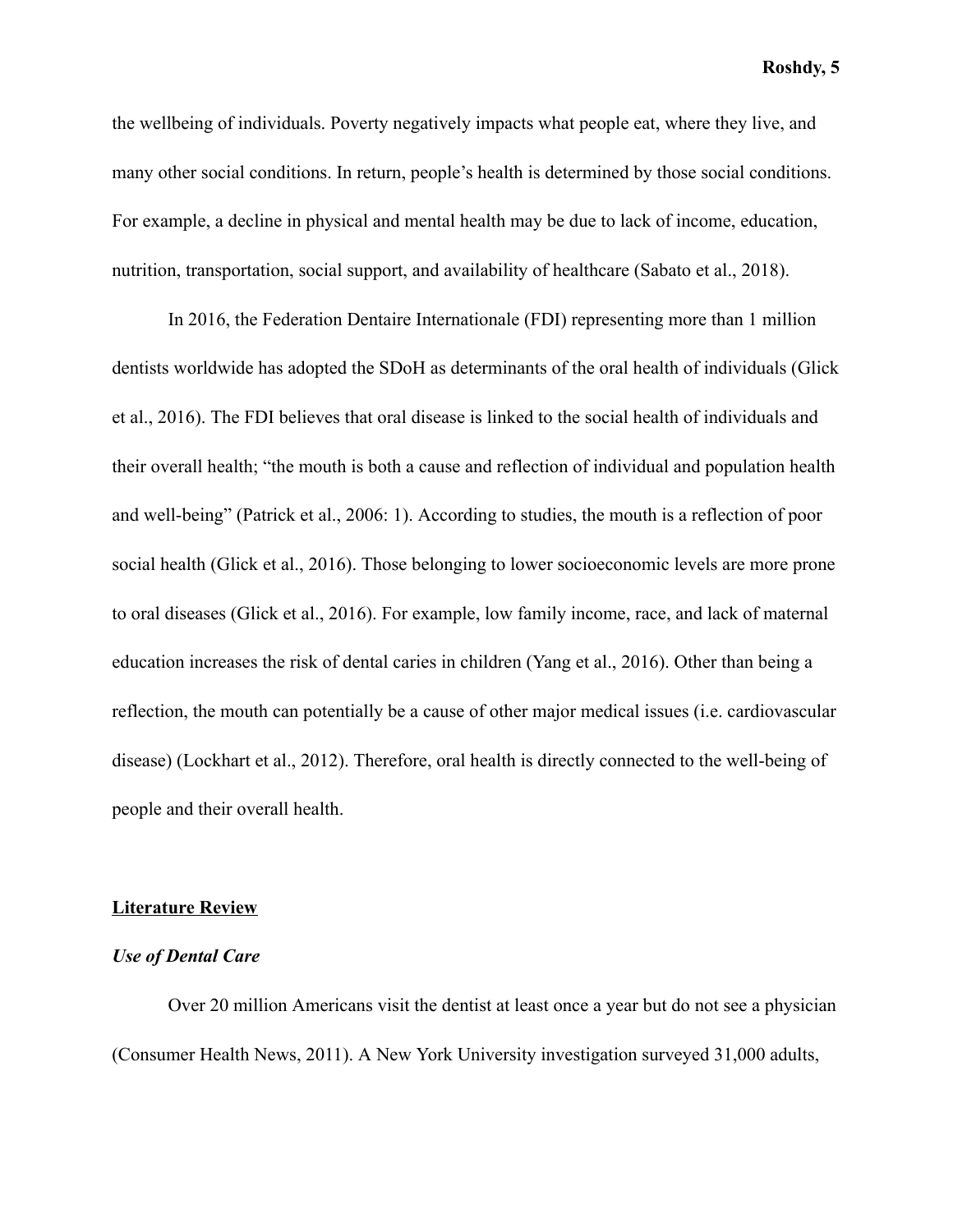25% of those individuals did not visit a physician but did visit a dentist (Consumer Health News, 2011). These findings suggest that individuals seek dental care more frequently than medical care. Their need for dental care has led them to seek a dental provider more than other medical issues have led to seeking a physician. However, more studies show that insured and uninsured adults worry about the cost of care. About 50% of insured adults say they are "very" or "extremely" worried about additional costs of healthcare (Mundell, 2009). About 84% of adults are concerned about raising the price of health insurance and are worried they will eventually become unable to afford it (Mundell, 2009). This becomes more concerning for low income individuals.

Many adults and children are covered under Medicaid, a national program providing healthcare to low-income individuals and families (DeLeire, 2011). In 2011, about sixty million Americans were covered under Medicaid for their medical and dental needs (Garfield et al., 2012). That is around one fifth of the United States population of 311 million in 2011. Although Medicaid is a national program, each state manages its own Medicaid program and decides whether dental benefits are included (Buchmueller et al., 2016). Moreover, states can also decide whether the dental coverage (if any) is full or partial (Buchmueller et al., 2016). The decrease in dental coverage, or lack thereof, has caused oral diseases to be the "neglected epidemic" (Wallace et al., 2011). According to the Affordable Care Act, Medicaid is required to provide dental benefits to children but not adults (Donoff et al., 2014).

# *Medicaid in Oregon: Oregon Health Plan (OHP)*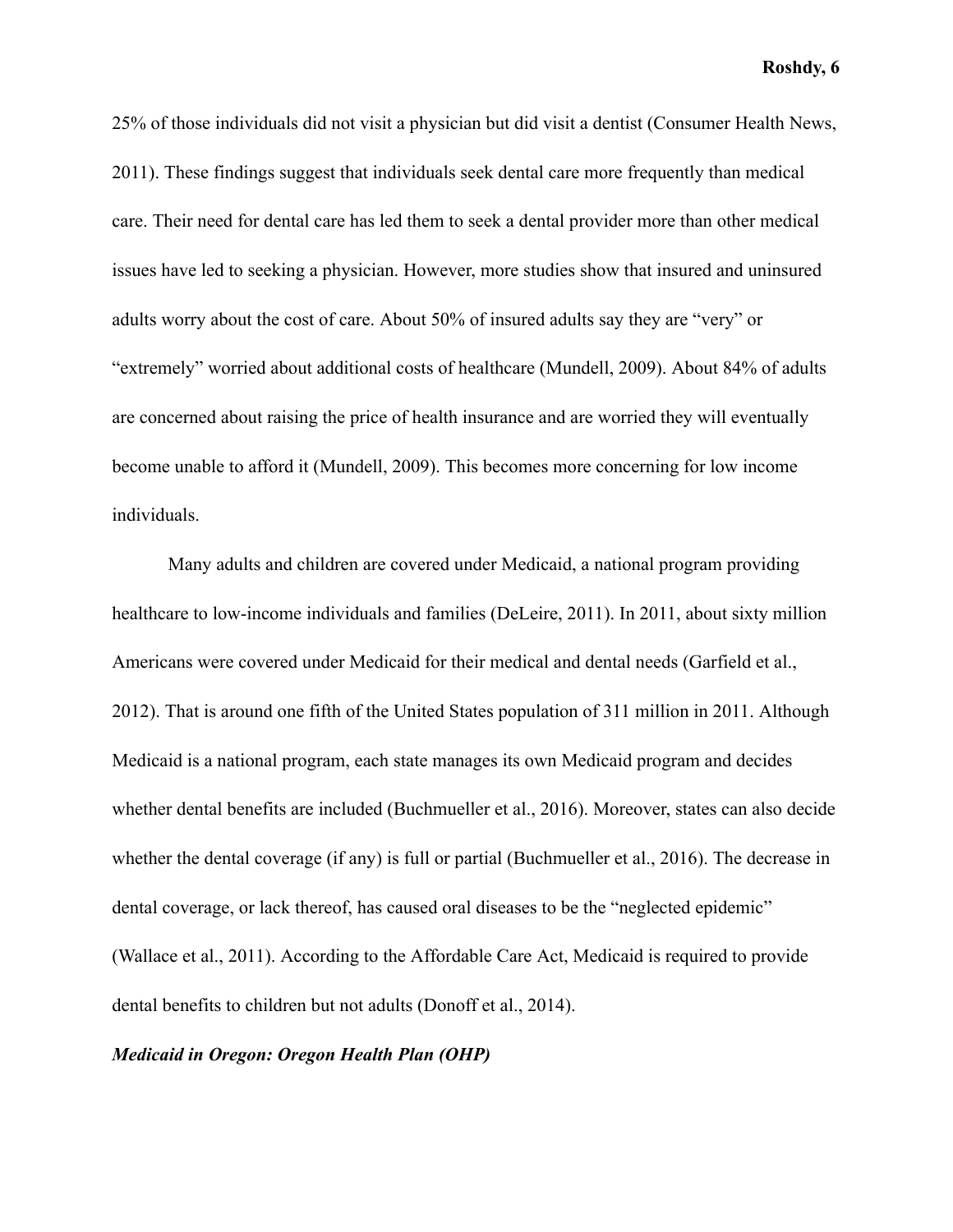Oregon Health Plan (OHP) is the name of the Medicaid program in Oregon insuring low-income individuals and those who are ineligible for any other Oregon public insurance services (Baicker et al., 2013). OHP is split into two segments, OHP Standard and OHP Plus. Those who are covered under OHP Standard must have an income 100% below federal poverty level. On the other hand, OHP Plus covers those who are enrolled in federal services such as Temporary Aid to Needy Families (TANF) and those with disabilities (Wallace et al., 2011). In 2003, changes were made to the Oregon Health Plan Standard due to budget shortfalls. Those who were covered by OHP Standard no longer received full coverage for their dental care (Wallace et al., 2011). This has removed some major dental procedures from Medicaid coverage; OHP Standard enrollees are now asked to pay for preventive dental visits and costly procedures out of pocket (Wallace et al., 2011). In addition, copayments became a requirement with some dental appointments leading more OHP Standard enrollees individuals to skip their dental visits leaving them with unmet dental needs (Wallace et al., 2011). Major dental needs may be covered under OHP for Standard enrollees if it is considered an emergency (Wallace et al., 2011).

Changes to the OHP dental coverage left many seeking help from Emergency Departments (ED) (Cohen et al., 2003). In fact, seeking medical help or the ED for dental complaints has been an ongoing issue for years. Between the years 1997 and 2000, there were 2.95 million Emergency Department visits for dental pain (Lewis et. al., 2003). Members of OHP Standard have specifically increased their visits to the Emergency Department for their dental needs as a result of eliminating some dental benefits in 2003 (Wallace et al., 2011). OHP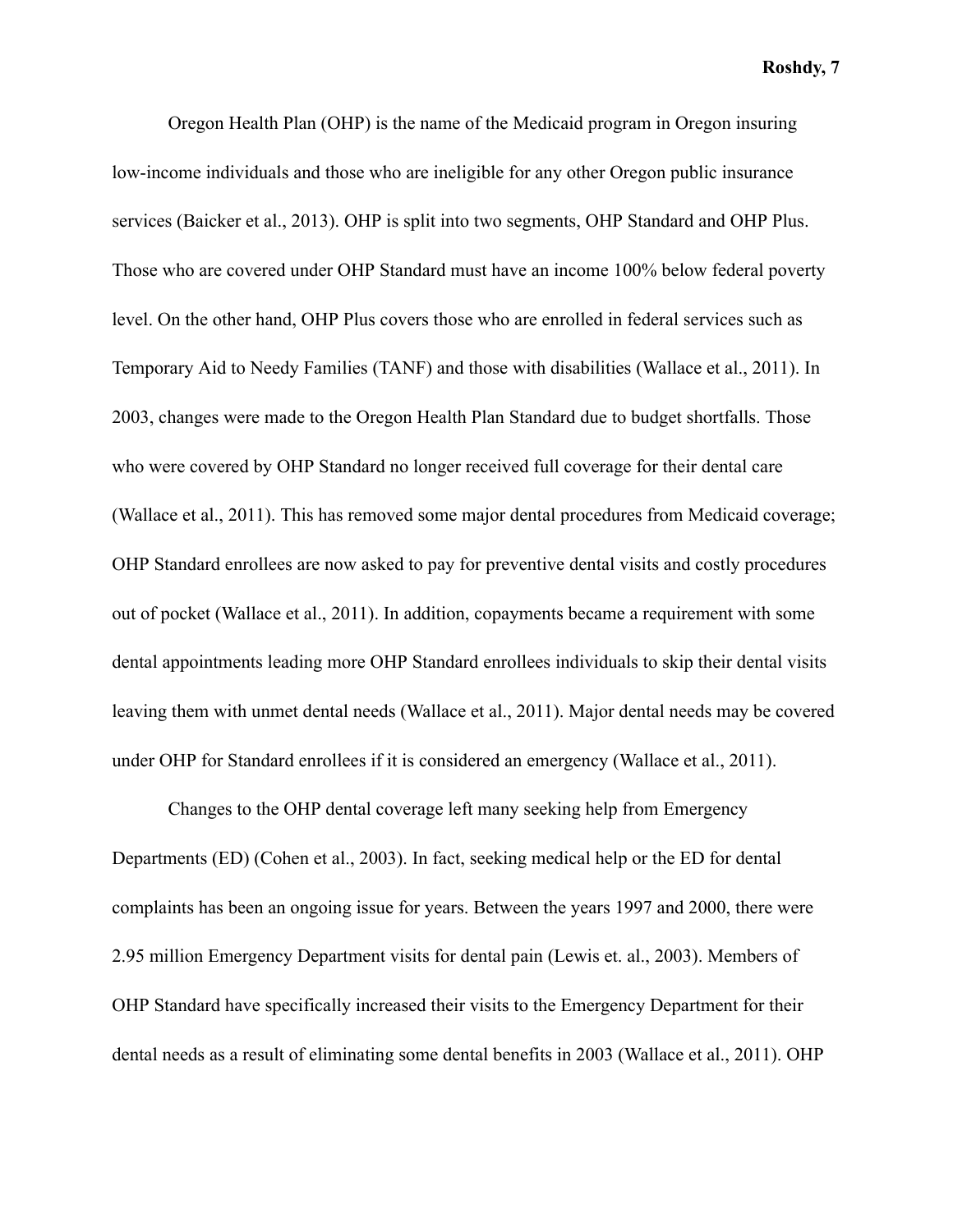patients' visits to the ED do not replace the need for a dentist. Providers in the medical field have very little to no exposure to dental procedures and will most likely be of very little help to those in pain (Baicker et al., 2018). Most patients understand that a visit to a dentist is necessary even if financial barriers come in the way (Cohen et al. 2009). Some invest in oral health because they understand its importance in improving general health (Jeffcoat et al., 2014). They believe that it is worth spending money on a dental treatment that will actually solve the issue rather than seeking medical help for their teeth (Cohen et al., 2009). Other individuals may endure toothaches for years to avoid dental expenses by mostly relying on painkillers (Cohen et al., 2009, Carlson et al., 2008). Some even rely on home remedies such as guava leaves and garlic to relieve their dental pain and toothache (Cohen et al., 2009; Gilbert et al., 2000). This should not be the case for those with great dental needs. These problems should be addressed by a dental professional and classified as important as any other medical needs. The mouth is part of the human body therefore, it is part of the overall health of people.

#### *Issues with Medicaid Dental Benefits*

Changes to public health insurance impact both health providers and patients (Choi, 2011). Those who are covered under Medicaid rely on that coverage for their health needs. Medicaid enrollees receive coverage for ordinary dental procedures (e.g. tooth fillings) however, treatments including root canals, extractions, dentures, and other major dental procedures are not covered under Medicaid (Choi, 2011). Some treatments can cost thousands of dollars; one root canal can range from \$500-1000 (Carlson et al., 2008). Therefore, some patients have no choice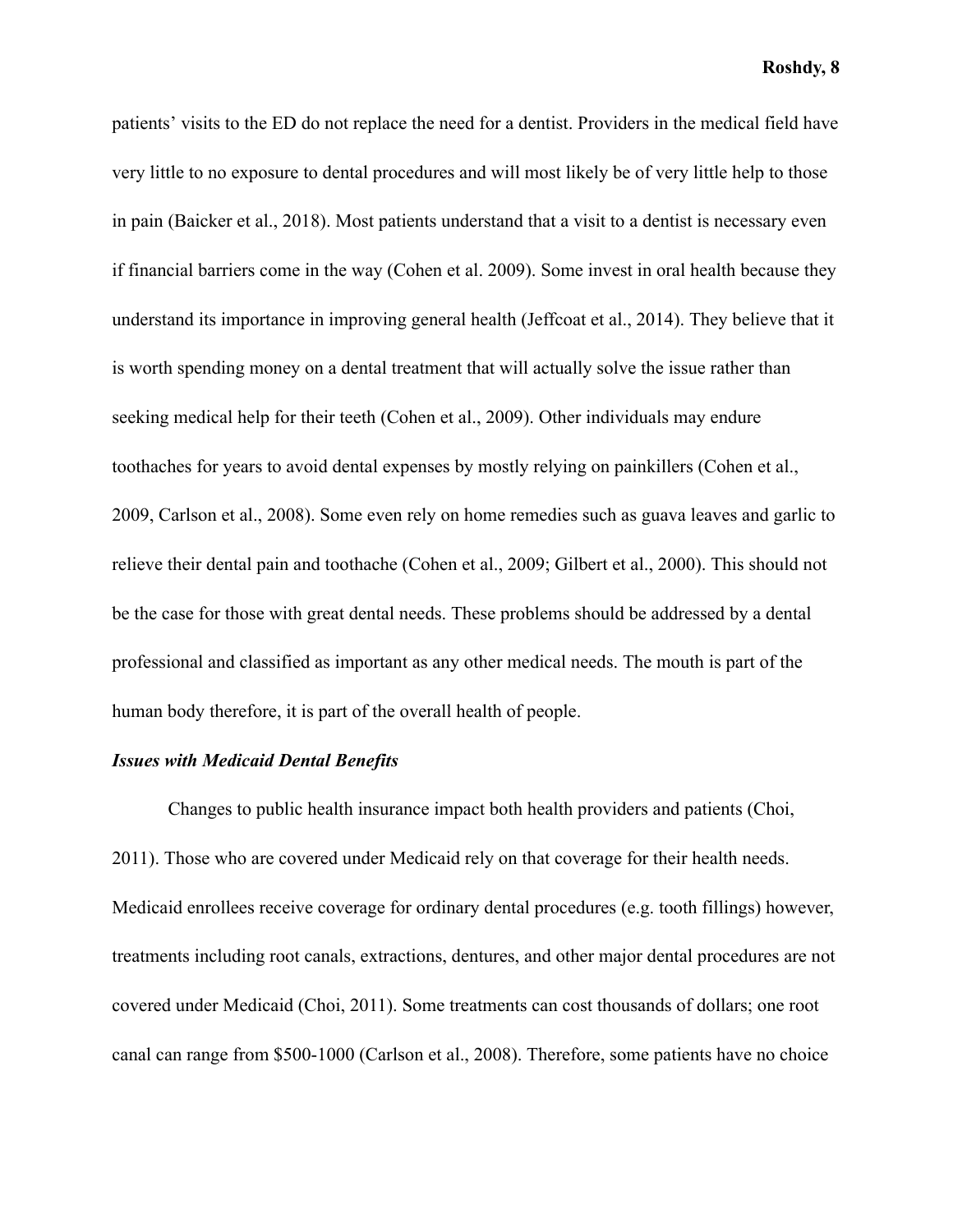but to rely on painkillers that are covered by Medicaid as a way to deal with their dental issues whose treatment may not be covered (Cohen et al. 2009).

There are also some dentists that will reject patients with Medicaid because they are paying less than private insurance for the same treatments (Decker, 2015). Rejection of Medicaid patients can be correlated with a noticeable decrease in care received by those patients (Decker, 2015). It was found that only 55% of children under Medicaid were able to see a dentist in the past 6 months compared to 68% of children who are privately insured (Decker, 2015). This raises many concerns about how accessible dental treatment really is for Medicaid individuals.

# *LEP and Medicaid*

There is a possible correlation between immigrants flow to the United States and number of individuals covered by Medicaid. Medicaid enrollees more than doubled in the past couple of decades (Buchmueller et al., 2016). Their number increased from approximately 3.8% of the US population in 1975 to 8.5% in 2010 (Buchmueller et al., 2016). The time period between 1975 and 2010 has also seen the greatest number of immigrants in the United States. According to the Migration Policy Institute, the greatest flow of migrants to the US between 1820 to 2017 was during the time between 1988 to 1991(U.S. Immigration Trends, 2019). The number of legal residents in the US has increased by more than 650 thousand residents between the year 1975 to 2010 (U.S. Immigration Trends, 2019). According to HealthCare.gov, "lawfully present immigrants" are eligible to receive Medicaid as long as their income meets the rules of their states (HealthCare.gov, 2020). The majority of these immigrants come from non-English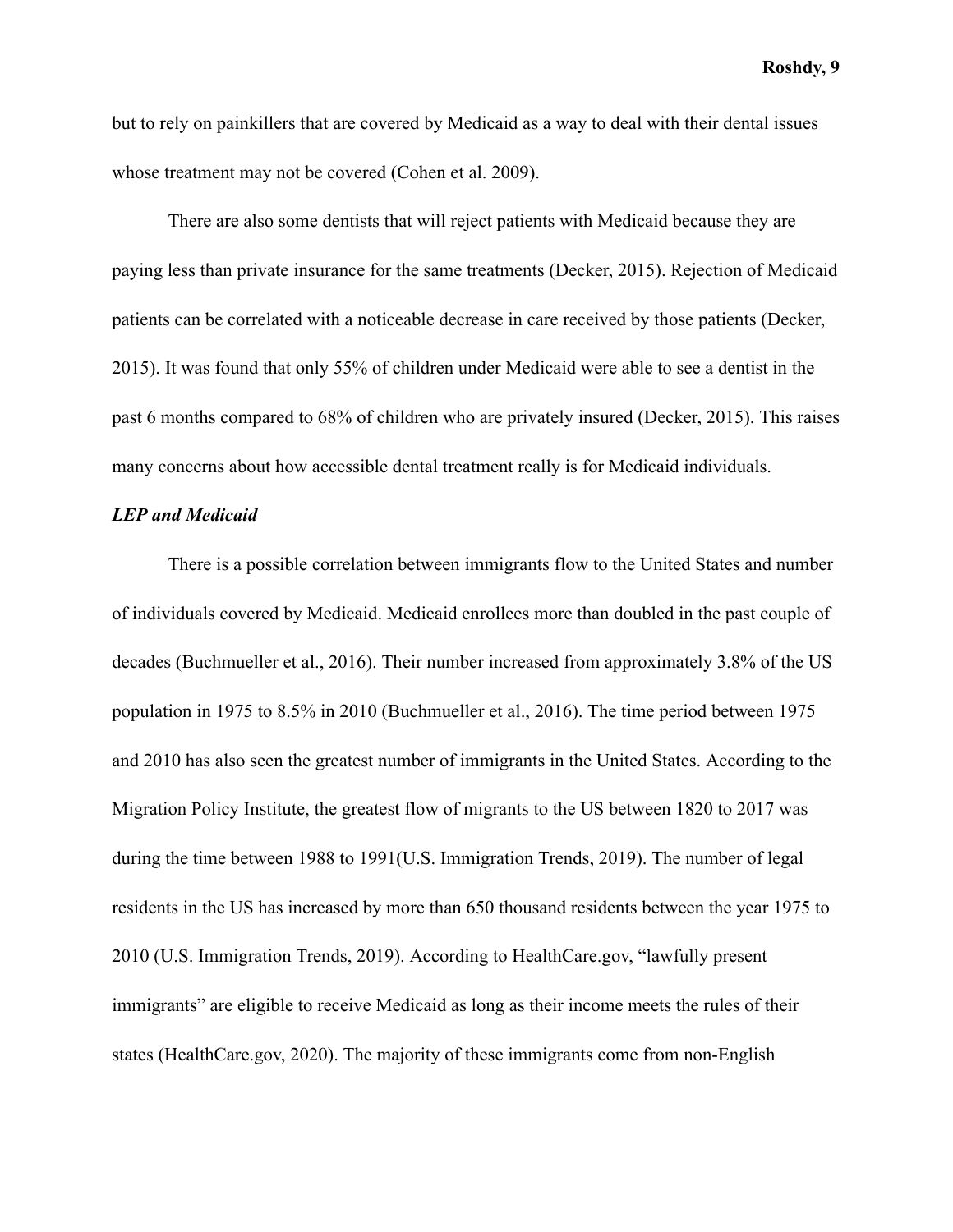speaking countries and can be referred to as Limited English Proficiency (LEP) individuals. In fact, LEP makes up 9% of the US population and 12% of Medicaid enrollees (Gershon et al., 2016; Gonzalez, 2014).

Professional interpretation services are utilized to help overcome the language barrier between health providers and Limited English Proficiency (LEP) patients. Using a professional interpreter maintains a safe environment, insures equal treatment, and eliminates miscommunications in the health field (Leininger et al., 2006; Hadziabdic et al., 2014). Low-income individuals make up a large portion of LEP patients and it is important to provide them with reliable interpretational services (Shippee et al., 2012; Casey et al., 2004). In 2000, Executive Order 13166 required all health professionals to provide high-quality interpretation services for their Medicaid LEP patients (Shippee et al., 2012; Clinton, 2000; Lichtman, 1971). However, LEP patients still struggle to access high-quality interpreters as part of their healthcare (Elderkin-Thompson et al., 2001; Hsieh, 2010). Furthermore, issues may still arise even when a highly professional interpreter is provided. Most of the time, patients' illnesses are socially and culturally constructed introducing more than just a language barrier between providers and patients (Hsieh, 2010; Lawton, 2003). Patients' cultural backgrounds may affect their understanding of illness and that is something that is very difficult to be communicated between LEP patients and their health providers. Therefore, information delivered by interpreters to LEP patients may be distorted by the lack of cultural connection.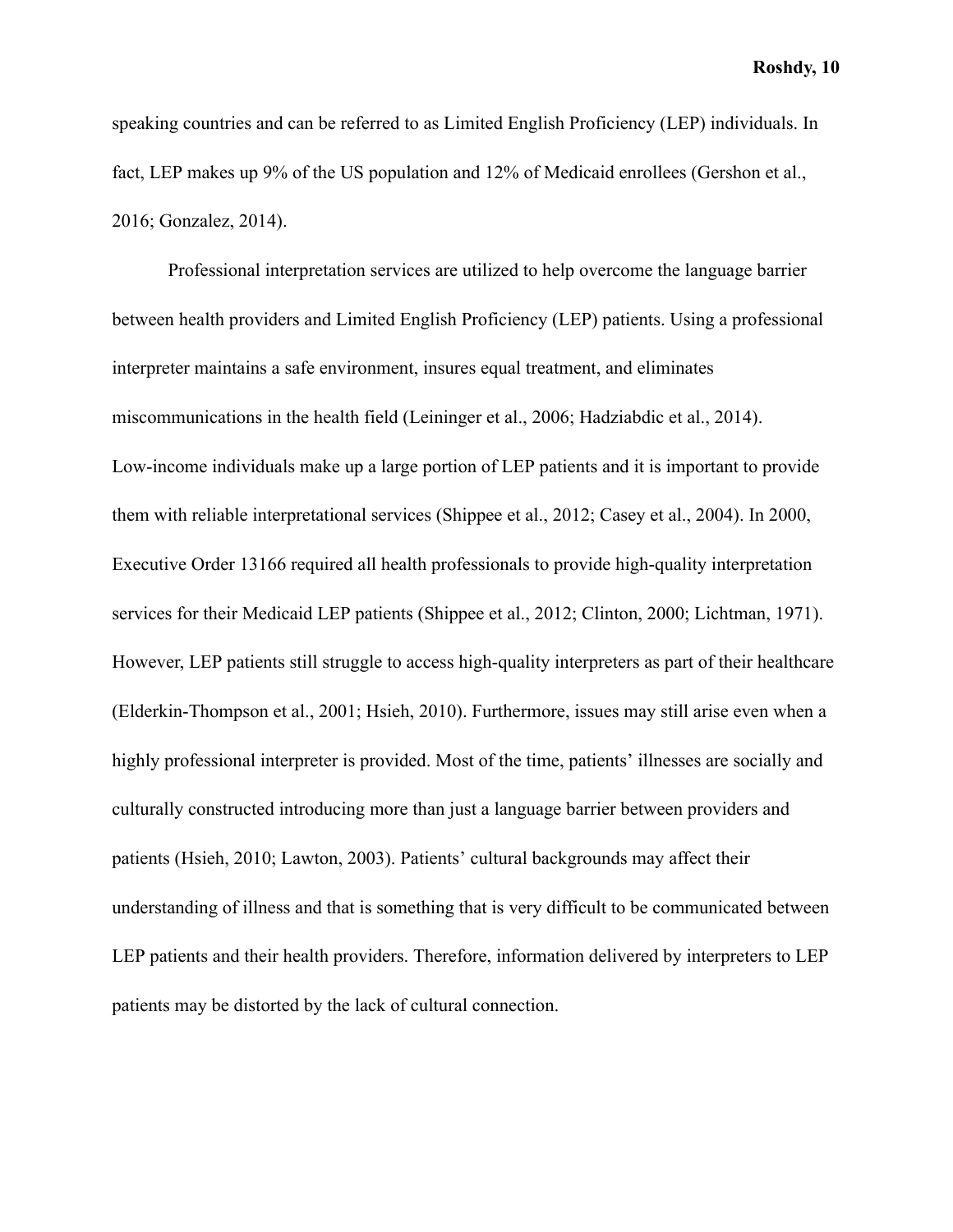Patients of color tend to prefer to be seen by dentists that speak the same language or share the same race (Bender et al., 2007). This is referred to as Racial Concordance which has encouraged more dental and medical schools to have more racial diversity among their student body (Bender et al., 2007). Efforts have also been made to allow foreign-trained dentists to easily earn a license to practice in the United States to improve dentist-patient connection among some racial groups. However, there has been ethical issues associated with foregin-trained dentists that makes it difficult for them to gain a license (Bazargan et al., 2010). Encouraging foreign-trained dentists to practice in the United States deprives their countries' health systems from utilizing their skills to serve their populations. This can be referred to as "brain draining" of healthcare in foreign countries (Bazargan et al., 2010; Hooper, 2008).

Overall, many studies and literature emphasize the role of dentistry on the well-being of individuals. However, dentistry remains separated from healthcare and many still struggle to receive treatments for their oral needs. This study will focus on Medicaid enrollees' use of their dental benefits. The study explores the association of oral health with overall health in hope to bring more attention to the idea of dental as healthcare. There is limited literature on Medicaid enrollees' self assessment of their oral health and their overall health and this study aims to fill this gap in the literature. Another component to this study is LEP and its effect on patients. The study will explore whether LEP patients are less likely to understand and use the benefits provided to them through Medicaid, especifically OHP.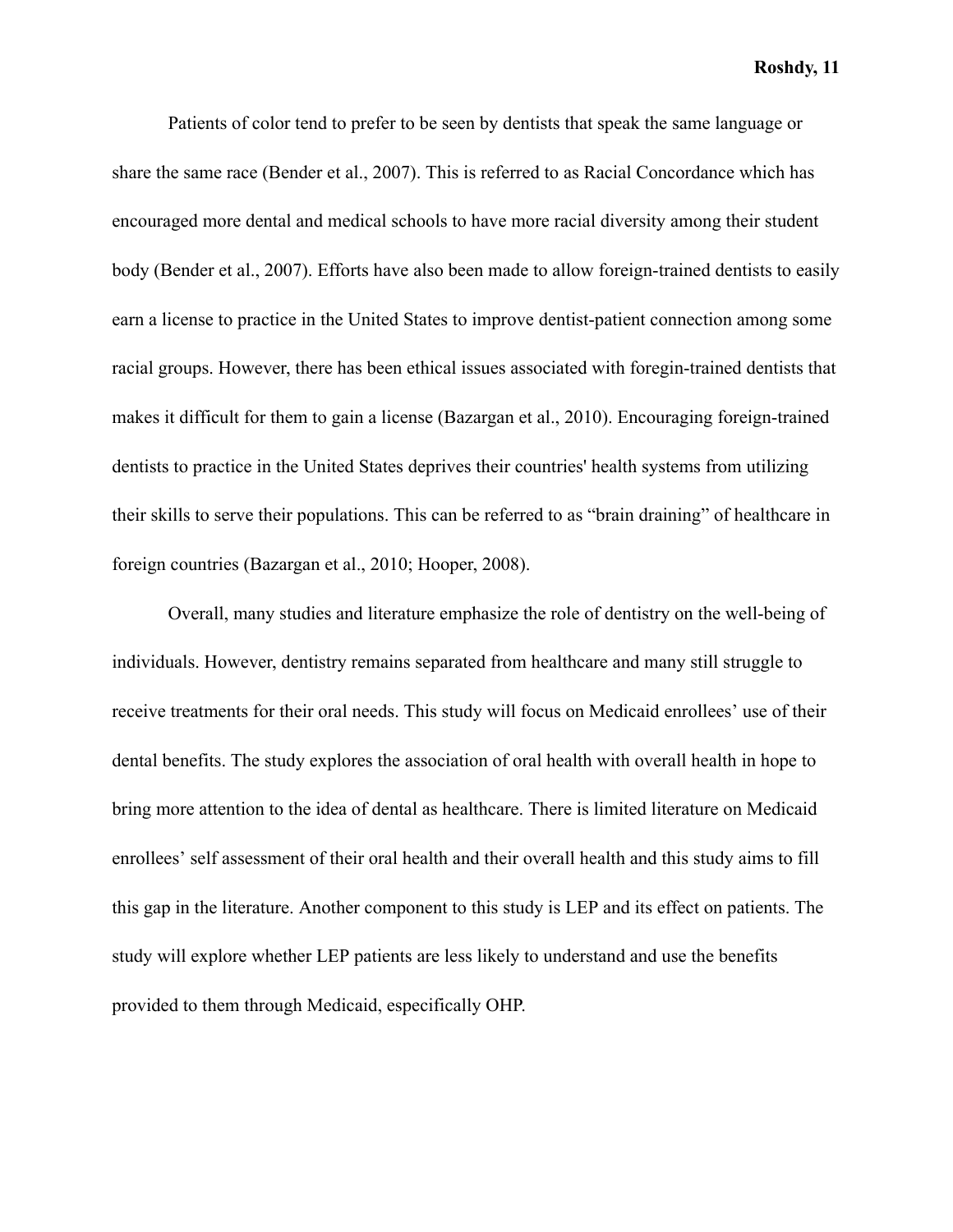#### **Research Questions**

- *1. How much does low-income patients' use of dental services through Medicaid affect their dental health?*
- *2. Are Limited English Proficiency Medicaid enrollees less likely to visit the dentist?*

### **Methodology**

To examine the use of Medicaid patients of dental services, a phone survey was conducted in 2017. Calls were made 3 times over the course of a week. If a member did not answer, another member was called until the 293 Medicaid members were reached (Burdsall, 2017). All participants were 18 years of age or older, eligible dental members of Oregon Health Plan (OHP), and have visited their dentist within the past 12 months. In this survey, participants were asked if they have a regular dentist and how they feel about the dental care they receive. They were also asked about the frequency of their visits to the dentist. The survey included questions like "When do you expect to make your next dental visit?" Participants were also asked if they utilized the emergency room or non-dental health care providers for their dental problems. The survey included questions that help determine the participants' self-assessment of their oral health as well as their overall health. They were asked to rank their health as Excellent, Very Good, Good, Fair, or Poor.

 Data analysis assessed Medicaid enrollees' use of the dental benefits provided to them. How participants respond to the question about having a regular dentist helped determine Medicaid patients' use of coverage. Participants' expectations for when their next dental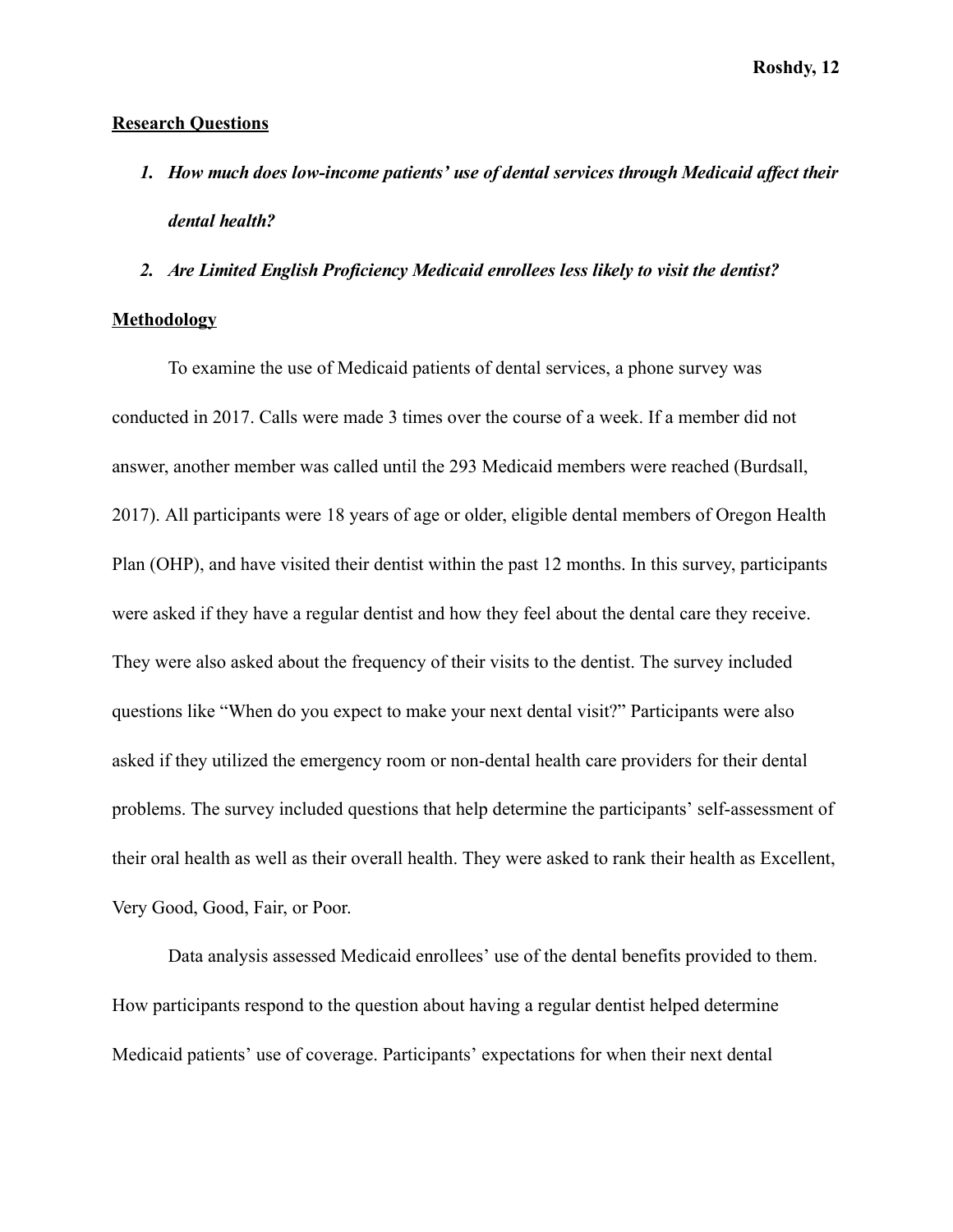appointment should be was also factored into their use of benefits. It was also important to consider how the demographic information, especially race/ethnicity, can impact the participants' access to dental care.

There were two major parts to this study. The first part was to examine all participants' use of Medicaid dental services provided to them. The second part focused on the differences noticed between Medicaid enrollees who are English Proficient (EP) and those who have Limited English Proficiency (LEP).

# **Results**

The sample included 55.6% ( $n=163$ ) females and 44.4% ( $n=130$ ) males. Age ranged from 21 to 92 with the most participants being from 31 to 55 years old (48.3%). Most participants were white (73.7%) while the rest included African Americans, Hispanics, Asians, Pacific Islanders, and American Indians. About half of the participants have an education level of high school degree or GED (49.1%) and the other half has at least some college (47.8%).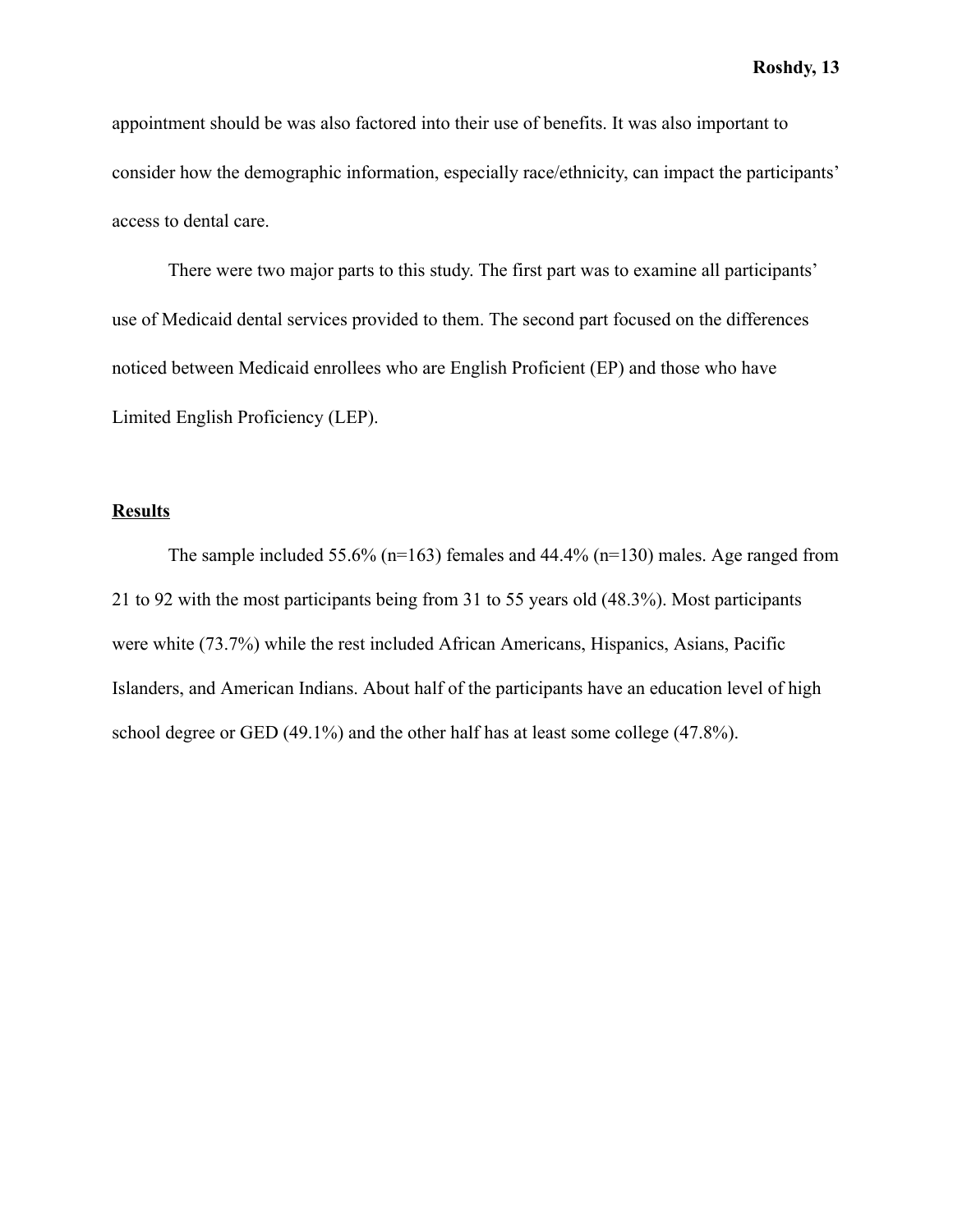|               |                               | # of Participants | % of participants |  |  |
|---------------|-------------------------------|-------------------|-------------------|--|--|
| <b>Gender</b> |                               |                   |                   |  |  |
|               | Female                        | 163               | 55.6              |  |  |
|               | <b>Male</b>                   | 130               | 44.4              |  |  |
|               |                               |                   |                   |  |  |
| Age           |                               |                   |                   |  |  |
|               | $21 - 30$                     | 75                | 26.0              |  |  |
|               | $31 - 55$                     | 139               | 48.3              |  |  |
|               | 56 or older                   | 74                | 25.7              |  |  |
|               |                               |                   |                   |  |  |
| Race          |                               |                   |                   |  |  |
|               | White                         | 216               | 73.7              |  |  |
|               | <b>Black</b>                  | $28\,$            | 9.6               |  |  |
|               | <b>Hispanic</b>               | 24                | 8.2               |  |  |
|               | <b>All others</b>             | 12                | 4.1               |  |  |
|               | <b>Refused to answer</b>      | 13                | 4.4               |  |  |
|               |                               |                   |                   |  |  |
|               | <b>Education</b>              |                   |                   |  |  |
|               | 8 <sup>th</sup> grade or less | $\sqrt{6}$        | $2.0\,$           |  |  |
|               | Some high school              | $\sqrt{6}$        | $2.0$             |  |  |
|               | <b>High school/GED</b>        | 144               | 49.1              |  |  |
|               | Some college                  | 98                | 33.4              |  |  |
|               | 4-year college grad           | 38                | 13.0              |  |  |
|               | More than 4-years             | $\overline{4}$    | $1.4\,$           |  |  |

# Table 1: Demographics

Of all those surveyed, 10.1% were not aware or were unsure if they have dental benefits. When asked if they have a regular dentist, only 70.8% of participants answered "yes" while the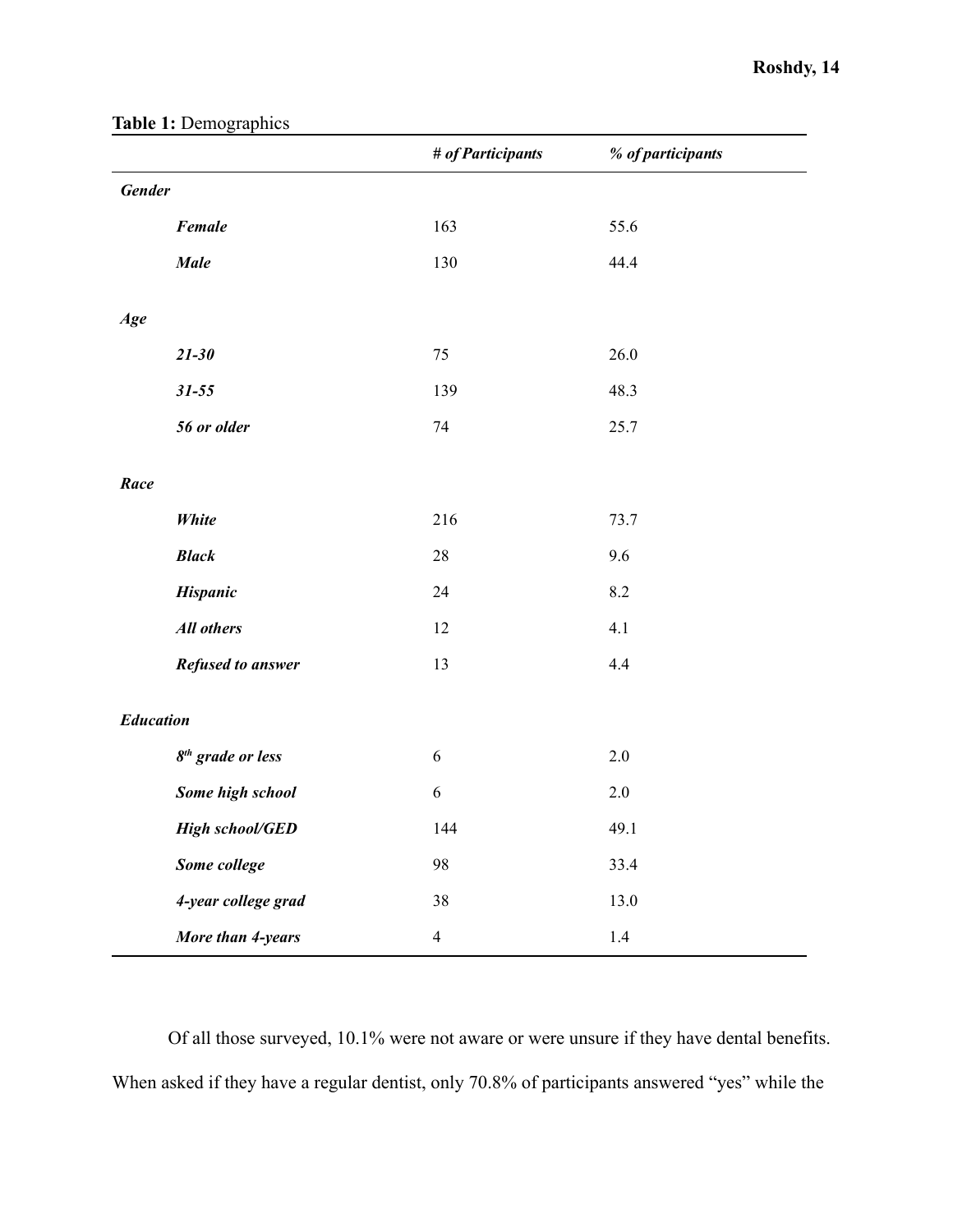remaining 29.2% (n=85) answered "no." Only 71.2% of participants expect their next dental visit to be within the next 12 months, while the rest (28.8%, n=84) do not expect it until over a year from the date of the survey. Only  $3.1\%$  (n=9) reported that they have been to the emergency room or to non-dental care providers for their toothaches. However, 8.3% reported that within the last 12 months, they needed dental care but did not receive it. When asked what services they needed, participants mostly reported they needed dentures, root canals, extractions, or replacement for missing teeth. Over one in every ten (11.8%) reported that the cost of dental care is one of the reasons they avoid visiting their dentist. Most participants (94.5%) do not avoid the dentist because they are embarrassed about their teeth or gums; only 5.5% said that was the case for them.

Some questions asked participants about the type of problems they had due to their dental issues. When asked if they have had any toothache within the past 12 months, 15.7% said they very often, often, or sometimes did experience pain. About 13.4% reported they have felt uncomfortable about the appearance of their teeth. Over a fifth (20.9%) said they have avoided eating food due to problems with their teeth. About 13.1% have had trouble sleeping also due to problems with their teeth.

|              | $# of$ participants | % of participants |
|--------------|---------------------|-------------------|
| <b>Yes</b>   | 206                 | 70.8              |
| $N_{0}$      | 85                  | 29.2              |
| <b>Total</b> | 291                 | 100.0             |

**Table 2:** Do you have a regular dentist or dental clinic?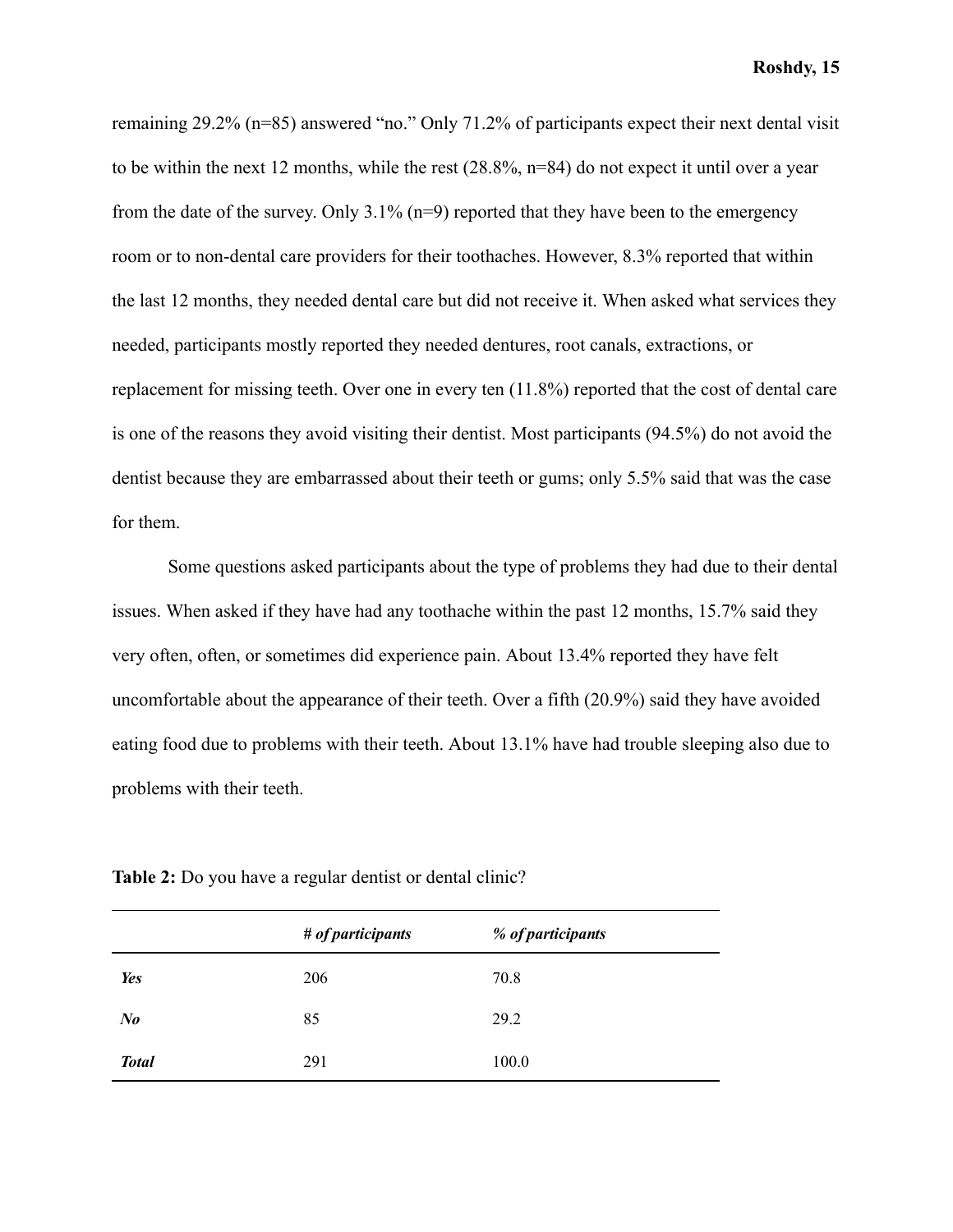|                                                     | 6-12 months               |                   | 1 to more than 5 years    |                   |
|-----------------------------------------------------|---------------------------|-------------------|---------------------------|-------------------|
|                                                     | $# of$ <i>articipants</i> | % of participants | $# of$ <i>articipants</i> | % of participants |
| When do you<br>expect your<br>next dental<br>visit? | 208                       | 71.2              | 84                        | 28.8              |

**Table 3:** Participants' expected visits to the dentist

Of those that do not have a regular dentist, 19% ranked the overall condition of their teeth and gums as fair/poor. On the other hand, 23% of those who *do* have a regular dentist also ranked their gum health fair/poor. Of all participants, 87.7% ranked their overall health somewhere between excellent and good. However, only 76.7% ranked their dental health good to excellent. Association between the self-assessment of overall health and dental health was significant at the 0.01 level.

|                                    |                            |              | <b>Self-assessed Overall Health</b> |                    |              |
|------------------------------------|----------------------------|--------------|-------------------------------------|--------------------|--------------|
|                                    |                            |              | Excellent -<br><b>Good</b>          | <b>Fair - Poor</b> | <b>Total</b> |
| Self-Assessed<br><b>Gum Health</b> | Excellent -<br><b>Good</b> | <b>Count</b> | 208                                 | 16                 | 224          |
|                                    |                            | %            | 81.3                                | 44.4               | 76.7         |
|                                    | <b>Fair - Poor</b>         | <b>Count</b> | 48                                  | 20                 | 68           |
|                                    |                            | %            | 18.8                                | 55.6               | 23.3         |
| <b>Total</b>                       |                            | <b>Count</b> | 256                                 | 36                 | 292          |
|                                    |                            | %            | 100.0                               | 100.0              | 100.0        |

**Table 4:** Cross Tab Association between Self-assessment of overall and gum health

Association is significant at the 0.01 level.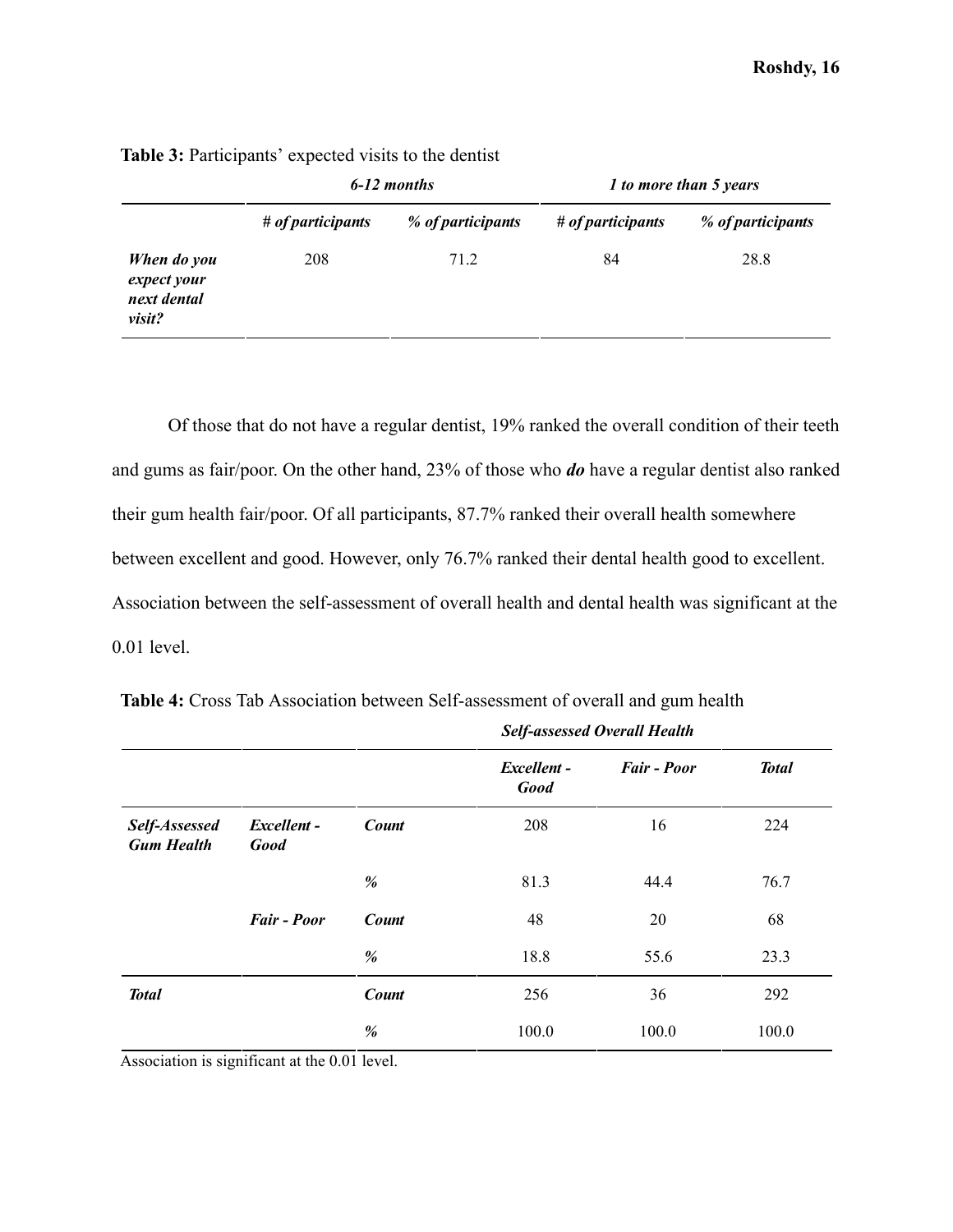Reports about primary language of participants showed that 10.7% speak a language other than English at home while the rest (89.3%) speak English as their primary language. Of those who speak a language other than English, 80.6% have a regular dentist compared to 69.9% of Native English speakers. More LEP participants (87.1%) are expecting to visit a dentist within the next 12 months relative to Native English speakers (69.3%). Of all participants, 6.2% (n=18) avoid the dentist because they believe that their dentists will not listen to them carefully. Only 22.2% (n=4) of those belong to the LEP group.

| <b>Primary Language</b>        |                   |                                          |                   |
|--------------------------------|-------------------|------------------------------------------|-------------------|
| <b>English Proficient (EP)</b> |                   | <b>Limited English Proficiency (LEP)</b> |                   |
| $# of$ <i>articipant</i>       | % of participants | $# of$ <i>articipant</i>                 | % of participants |
| 179                            | 69.9              | 25                                       | 80.6              |
| 14                             | 5.4               | 4                                        | 12.9              |
| 54                             | 20.9              | 4                                        | 12.9              |
| 81                             | 31.7              | 3                                        | 9.7               |
| 178                            | $69.3*$           | 27                                       | $87.1*$           |
|                                |                   |                                          |                   |

**Table 3:** The effect of LEP on participants' reception of care

 $^*p$  ≤ 0.05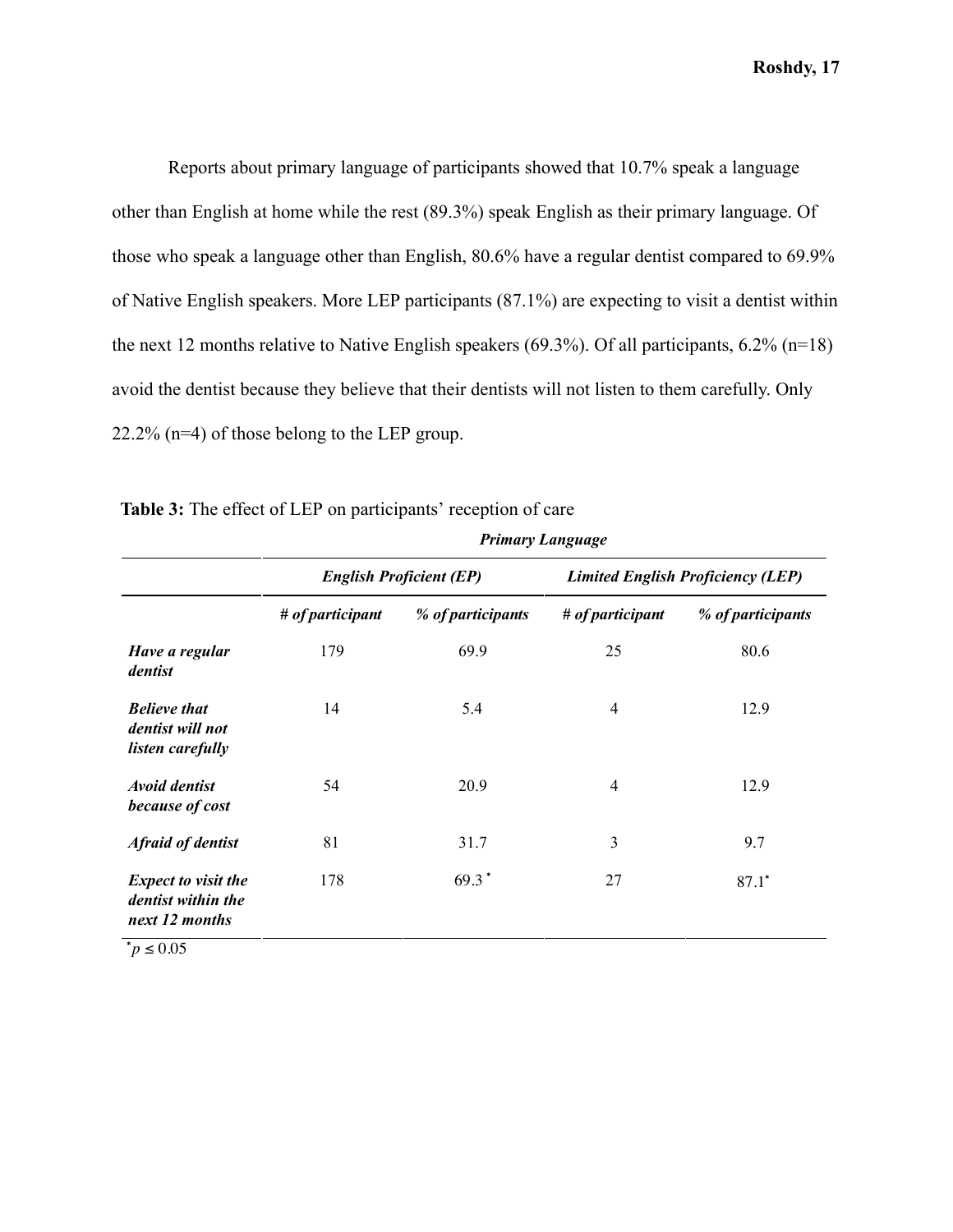# **Discussion**

# *Health Status (Self-Assessment)*

Based on participants' self-assessments, gum health ratings were lower than the overall health rating. The correlation between overall health and gum health was significant at the level of 0.01. This suggests that people who believe they are healthy overall, are more likely to rate their gum health higher than those who feel unhealthy overall. Close to three quarters (71.2%) of participants rated both their gum health and overall health as Excellent/Good. The remaining quarter of participants rated their gum health and/or overall health as Fair/Poor. Poor ratings of oral health and/or overall health signal to Medicaid enrollees' need for health care whether that be dental or medical.

Participants are found to need dental care more than physical care (Consumer Health News, 2011). When looking at participants who rated their overall health highly, about one fifth (18.75%) rated their gum health lower. On the other hand, only 7.1% of those who highly rated their gum health rated their overall health lower. Although there is an obvious association between oral health and overall health, it seems that those who think they have good gum health are more likely to think they also have good overall health. However, it is less likely for those who rated their overall health highly to also rate their gum health as Excellent/Good. When looking at all the participants, there were significantly less positive ratings for gum health compared to overall health. About a quarter (23.3%) of all participants think their gum health is Fair/Poor compared to the 12.3% who believe their overall health is Poor/Fair. Whether these issues have been addressed by a dentist or not, this still confirms Medicaid population's need for dental care. It was great to see that many people (87.7%) believe they have good overall health.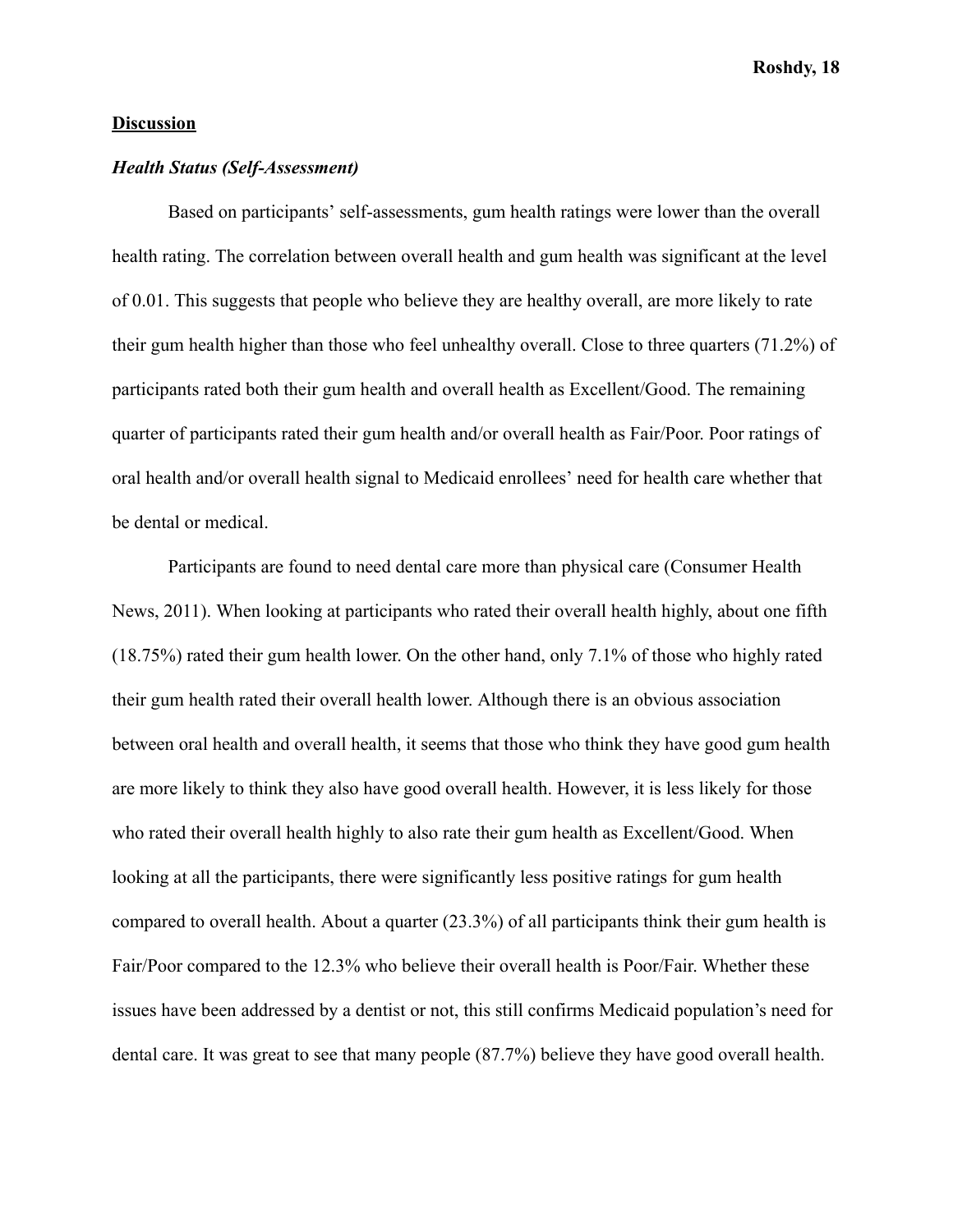However, the difference in ratings between overall health and gum health confirms the continued separation of dental care from health care. The lower ratings for gum health may be due to the recent reductions to OHP. It could also be due to the cost of care as 20.1% said they avoid the dentist due to the cost of dental care (Cohen et al., 2009; Carlson et al., 2008).

What was most surprising about the participants' rating of their gum health was seen in the cross tab. Of those who do not have a regular dentist, 81.0% ranked their gum health as Excellent/Good compared to 76.1% of those who do have a regular dentist. Those who do not have a regular dentist were expected to rank their gum health poorly. However, their higher ranking of their gum health may come from the belief that they are in no need of dental care. They may not be aware of their dental issues because they are not in pain, and they do not have a regular dentist to bring potential dental issues to their attention.

# *Do You Have a Regular Dentist?*

Although participants were selected specifically for their Medicaid coverage, 10.1% were not aware of their dental benefits. The lack of knowledge may be a factor as to why those individuals are not visiting their dentists, assuming none of their care is covered by their insurance. All participants have been to a dentist within the last six to twelve months however, only 70.8% reported they have a regular dentist. Participants' visits to the dentist may be frequent due to their need for care but not necessarily due to their understanding of the importance of frequent check-ups (Baicker et al., 2018; Buchmueller et al., 2016). Most are utilizing the dental benefits provided to them for restorative and treatment reasons rather than preventive reasons. Only 71.2% of participants expect their visit to be within six to twelve months. This goes back to the idea that Medicaid patients are potentially lacking education about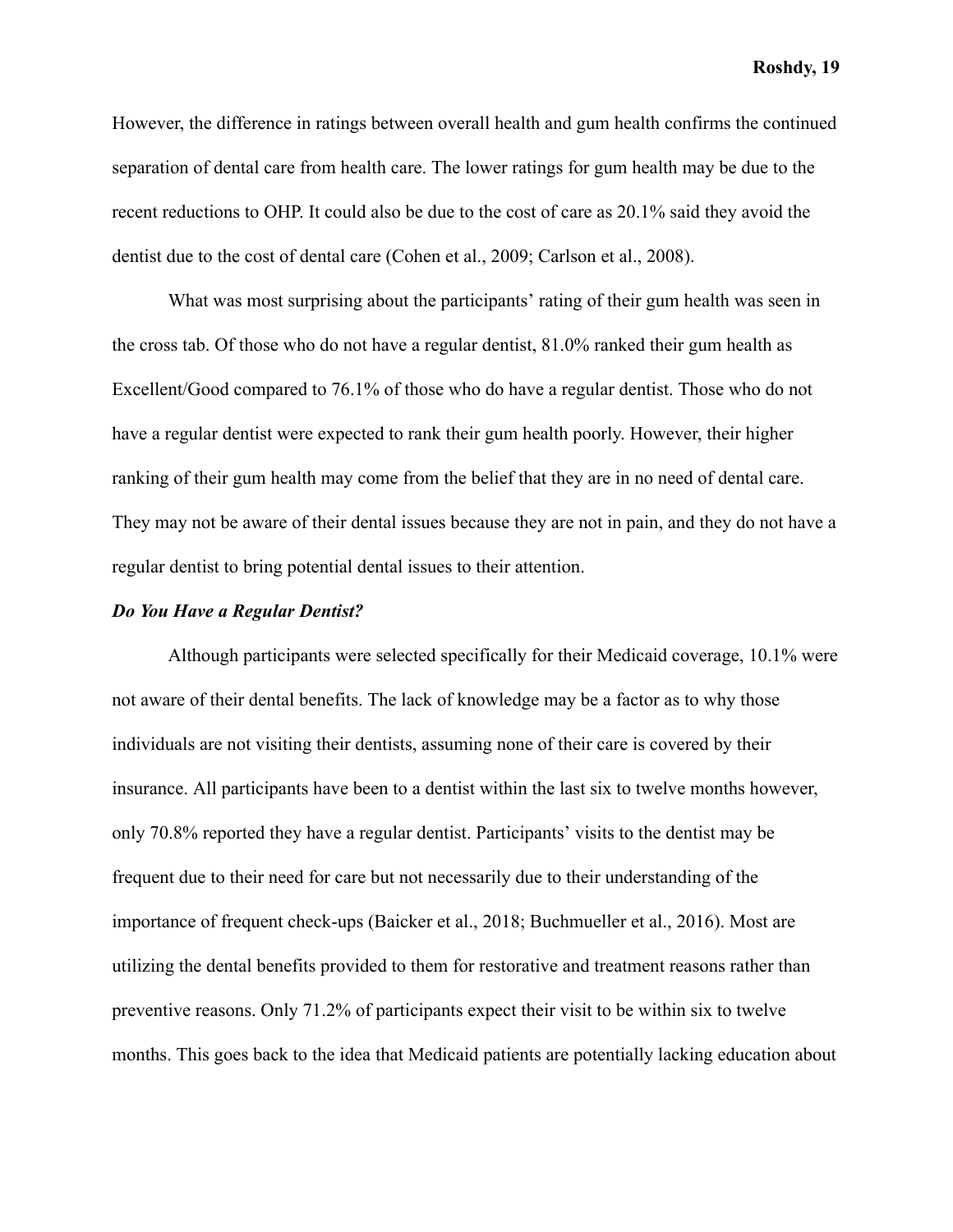their oral health. Almost a third of participants appear not to understand that it is critical to visit their dentist at least once a year. Medicaid patients' need for dental care and lack of understanding their benefits may lead them to seek help from the wrong providers.

Although some of the literature heavily discussed Medicaid patients' use of emergency room and non-dental care for their teeth pain, this was not the case for this sample (Cohen et al., 2009, Baicker et al., 2018). Only 3.1% reported they have been to the emergency room for their toothache problems within the last 12 months. However, it is important to note that a greater number (8.3%, n=24) claimed that they needed dental care but did not get it within the last 12 months. This number may be passed unnoticed because it is very small, but that is almost one in every ten Medicaid patients in this sample that needed care but did not get it. Most of those who reported they did not receive care when they needed it also reported their unmet need for dentures, root canals, and extractions, those of which are not fully covered by Medicaid (Cohen et al., 2009). Although numbers are small, it is important to recognize that these are issues that do exist for some patients. Not having these issues resolved and not receiving the needed treatments may lead some to rely on home remedies and other unhealthy habits that may temporarily relieve their pain but potentially lead to major health issues (Cohen et al., 2009; Gilbert et al., 2000).

Although percentages were not very high, a good amount of participants have experienced poor OHrQoL (Rockville, pg. 7, 2000; Pillai et al., 2015). Not being able to do simple tasks such as sleeping or eating is something that should be addressed. With about a fifth of the sample having eating problems, and 13.1% having trouble sleeping, these individuals' dental problems have greatly hindered their well-being. Therefore, it is necessary to address such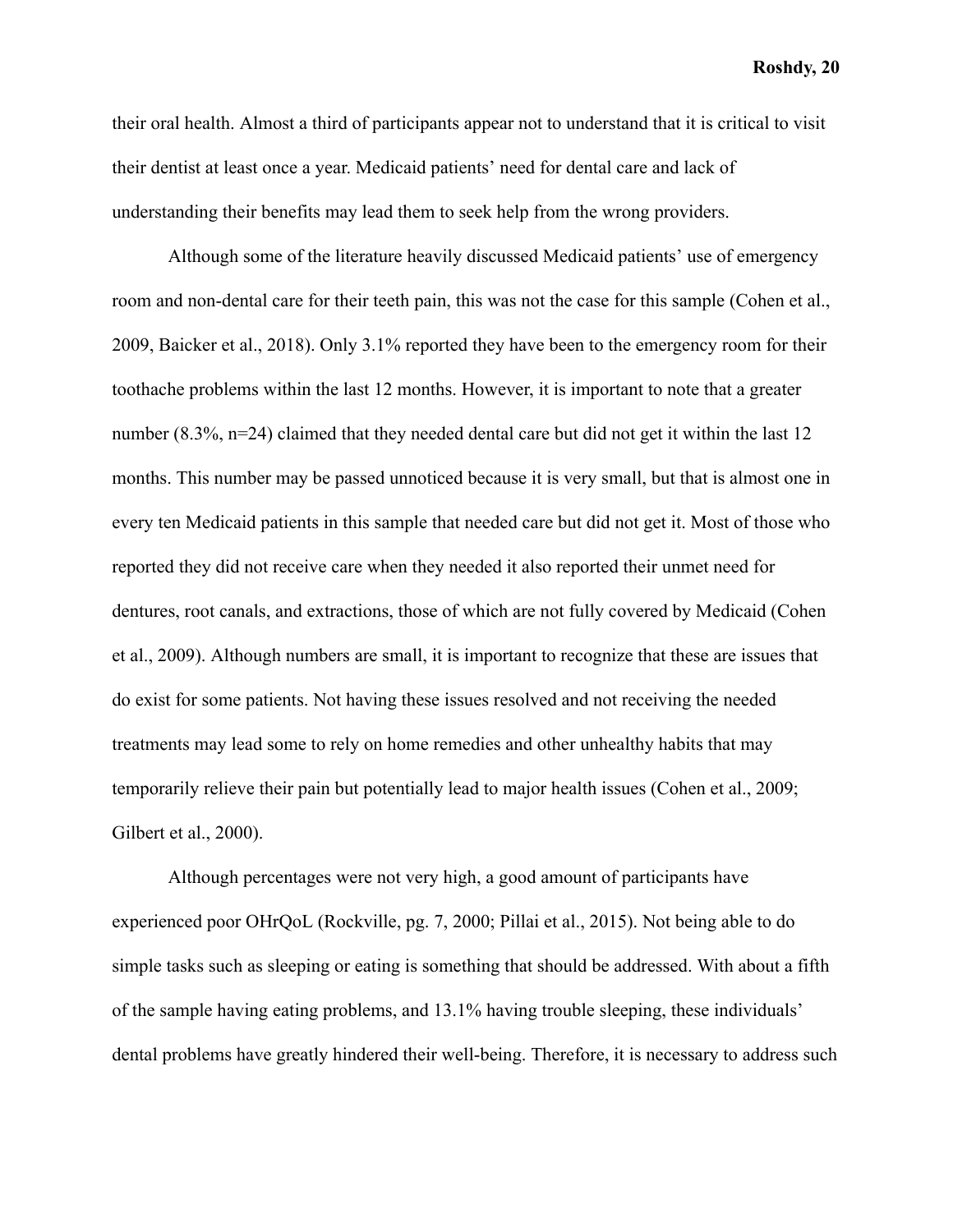problems because they can easily lead to rather major problems affecting individuals' overall health and well-being (Hussain et al., 2010).

There was also a good amount of participants (15.7%) that reported having toothaches within the past 12 months. Although that does not indicate whether going to the dentist helped relieve the pain, it is an indicator that Medicaid enrollees are in need of care. Such problems are also affecting the quality of life for those people; dental needs impact patients both physically and socially. As discussed above, some have physical problems such as trouble sleeping and/or eating. However, 13.4% of participants reported feeling uncomfortable about the appearance of their teeth, mouth, or dentures within the last 12 months; 6.9% have avoided visiting the dentist due to their embarrassment of their teeth/gums appearance. These issues have been shown to affect patients on the psychological and mental level as well. Therefore, dental problems can be the cause of poor quality of life to those experiencing them (Hussain et al., 2010; Rockville, Pg. 7, 2000; Pillai et al., 2015).

#### *Limited English Proficiency (LEP) Participants*

Communication between dentists and their patients are critical for ensuring the return of patients for future visits. A very small percentage (6.2%) said they avoid dental visits because they do not think the dentist will listen to them carefully. Although this is a good indicator that most people experience good patient-dentist relationships, others such as LEP individuals may be expected to struggle.

Most of the participants (89.3%) reported English as their primary language, but some differences were seen when comparing to LEP participants. Non-English speakers were more likely to have a regular dentist compared to English speakers (80.6% vs 69.9%). Although there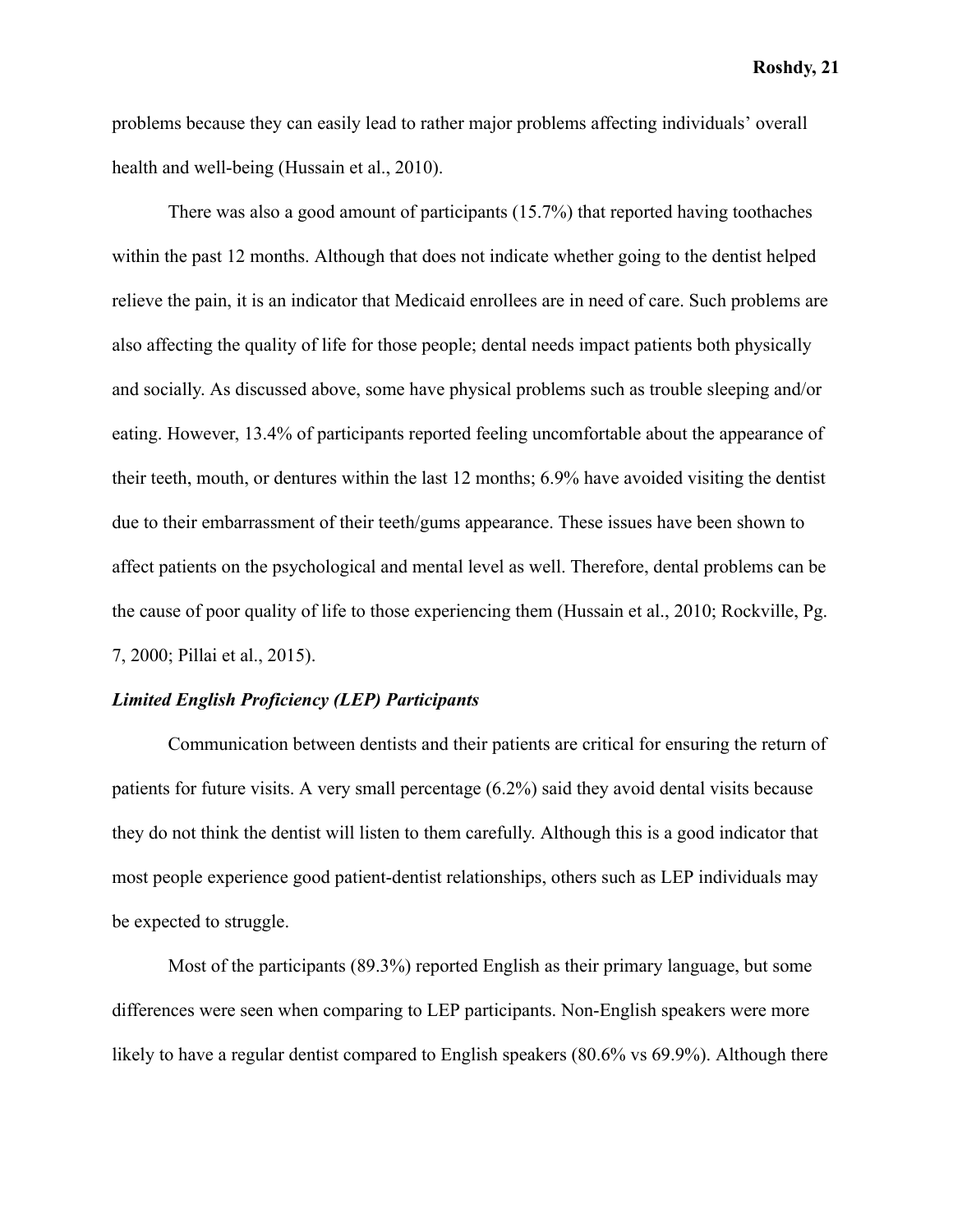was no significant correlation here, a link can be made between having a regular dentist and expectation for the next dental visit. Relative to English speakers, more LEP Participants have a regular dentist, and also more of them are likely to expect their next dental visit to be within the next 12 months. LEP patients may utilize interpreting services provided to them during a dental visit to schedule the next visit (Hsieh, 2010; Lawton, 2003). One of the reasons non-English speakers migrate to the United States is to seek better health opportunities (Gonzalez, 2014). Therefore, perhaps their first instinct is to visit health professionals and dentists for check-ups.

Communication between dentists and participants was mainly analyzed based on participants' response to the question: "Do you avoid dental visits because you believe the dentist will not listen carefully?" There was a total of 6.2% (n=18) that believed their dentists would not listen to them. Although most of these participants (n=14) come from the EP group, it only represented 5.4% of the EP sample. On the other hand, 12.9% (n=4) of LEP patients believe their dentists will not listen carefully. Although none of the survey questions asked participants about their use of interpretation services, it is concerning to find that over one in ten LEP patients in this sample do not find their dentists listening carefully to them. Even if those people actively use interpretation services, this issue may be due to the quality of interpretation provided to them. Their interpreter may not convey all their concerns to their dentist and therefore dentists are not fully aware of these concerns (Elderkin-Thompson et al., 2001; Hsieh, 2010). Consequently, dentists will not address these issues. This lack of communication may lead LEP patients to think their dentist will not listen carefully to them and find it useless to have their dental visits.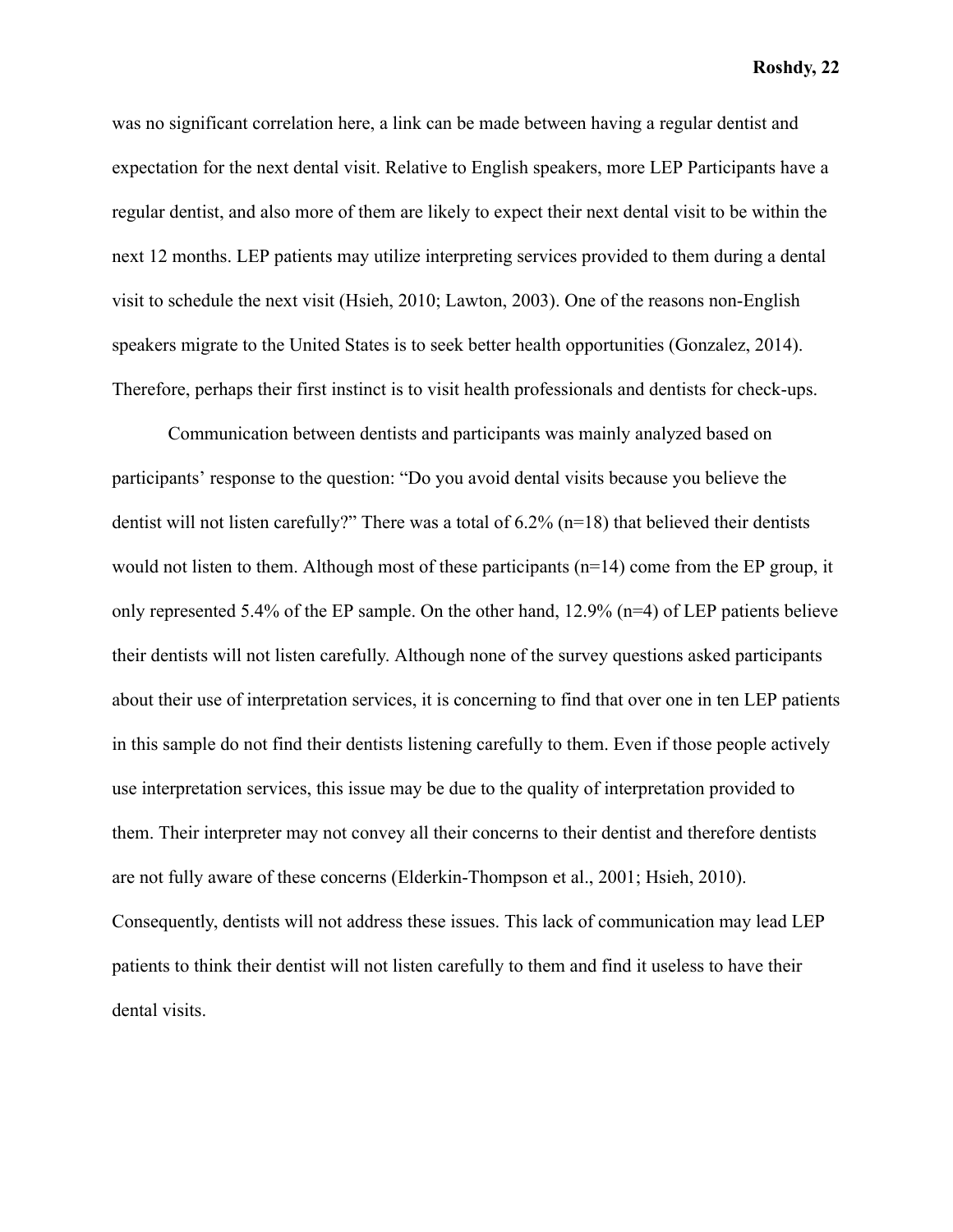Because Medicaid patients may not speak, read, or write English fluently as others, they may not be utilizing the brochures or flyers posted regarding the importance of oral health. Many are not used to the preventative care as they are coming from other countries where oral health is not utilized as much for preventative as it is used more for restorative. Another reason could be that they are only visiting the dentist when home remedies fail or only when pain occurs (Gonzalez, 2014; Cohen et al., 2008; Carlson et al., 2008).

The idea of Social Determinants of Health (SDoH) is especially important for LEP patients. Those individuals' race differences and their discomfort with speaking the English language can place them in a disadvantage. Although they might be utilizing interpretation services to better communicate with their dentists, cultural barriers remain an issue (Hsieh, 2010; Lawton, 2003). Patient-dentist communication will be negatively affected through such barriers and hindering optimal healthcare to LEP patients.

## **Conclusion**

OHP participants need education about their Medicaid dental benefits. Some were not aware they had any dental benefits. Others did not expect to utilize these benefits when they are supposed to. Therefore, we can answer the question of how much low-income patients' use of dental services affect their dental health. Through participants' self assessment of their gum health, it was clear that many realized their oral health needs more attention. All participants have been to the dentist within the last 12 months and that is why they were surveyed, however, not all of them seem to understand how to use their dental services. Therefore, the question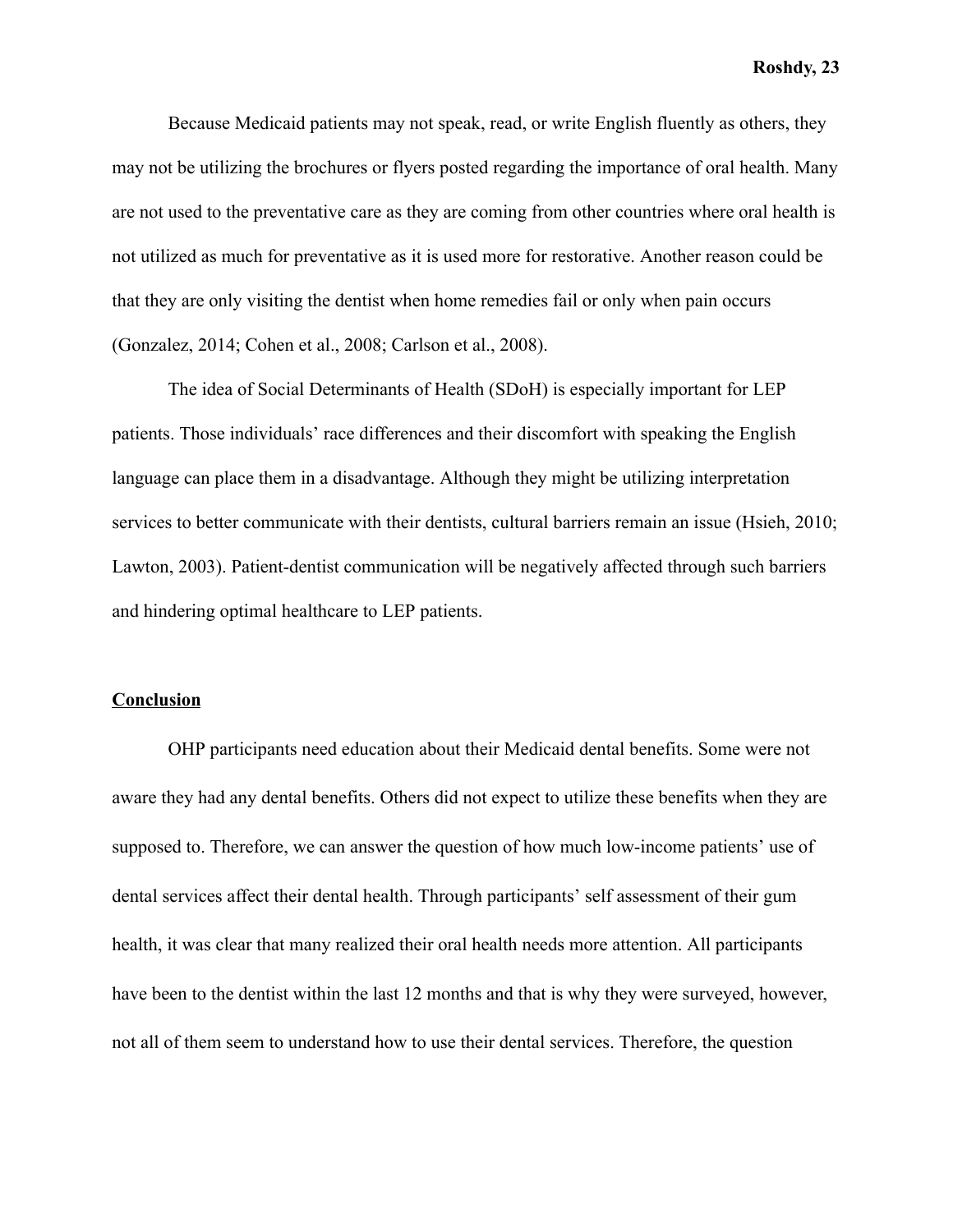should really be whether their understanding of how to use dental services affect their dental health, and in that case it does. Less than three quarters have a regular dentist and the rest do not. This can be due to the lack of preventative coverage for some OHP patients who are enrolled in OHP Standard (Wallace et al., 2011). Therefore, dental care may be seen as a restorative resource rather than a preventative one due to cost for some enrollees.

The correlation between the assessment of overall health and gum health suggests a strong link between the two. Medicaid patients' unmet dental needs can also affect their overall health and make them more prone to serious diseases (Hussain et al., 2010). Therefore, financial limitations that have affected the Medicaid dental benefits are indirectly affecting people as a whole.

LEP participants were more likely to visit the dentist according to data. However, they were also more likely to feel their dentist will not listen to them. Their reports back to their dentist for check ups may be due to someone else such as their interpreter holding them accountable for scheduling their next visit. However, it remains concerning that LEP individuals feel they are not heard because it may eventually lead them to avoid visiting their dentist.

A limitation to this study was that it was only provided in English. This gave a disadvantage to LEP participants and may have led to miscommunication and misunderstanding of survey questions. For future surveys, it will be advantageous to provide translated versions of the survey to ensure a more accurate data collection and be more inclusive of LEP participants. Moreover, asking participants questions over the phone may lead them to pick the "right answer"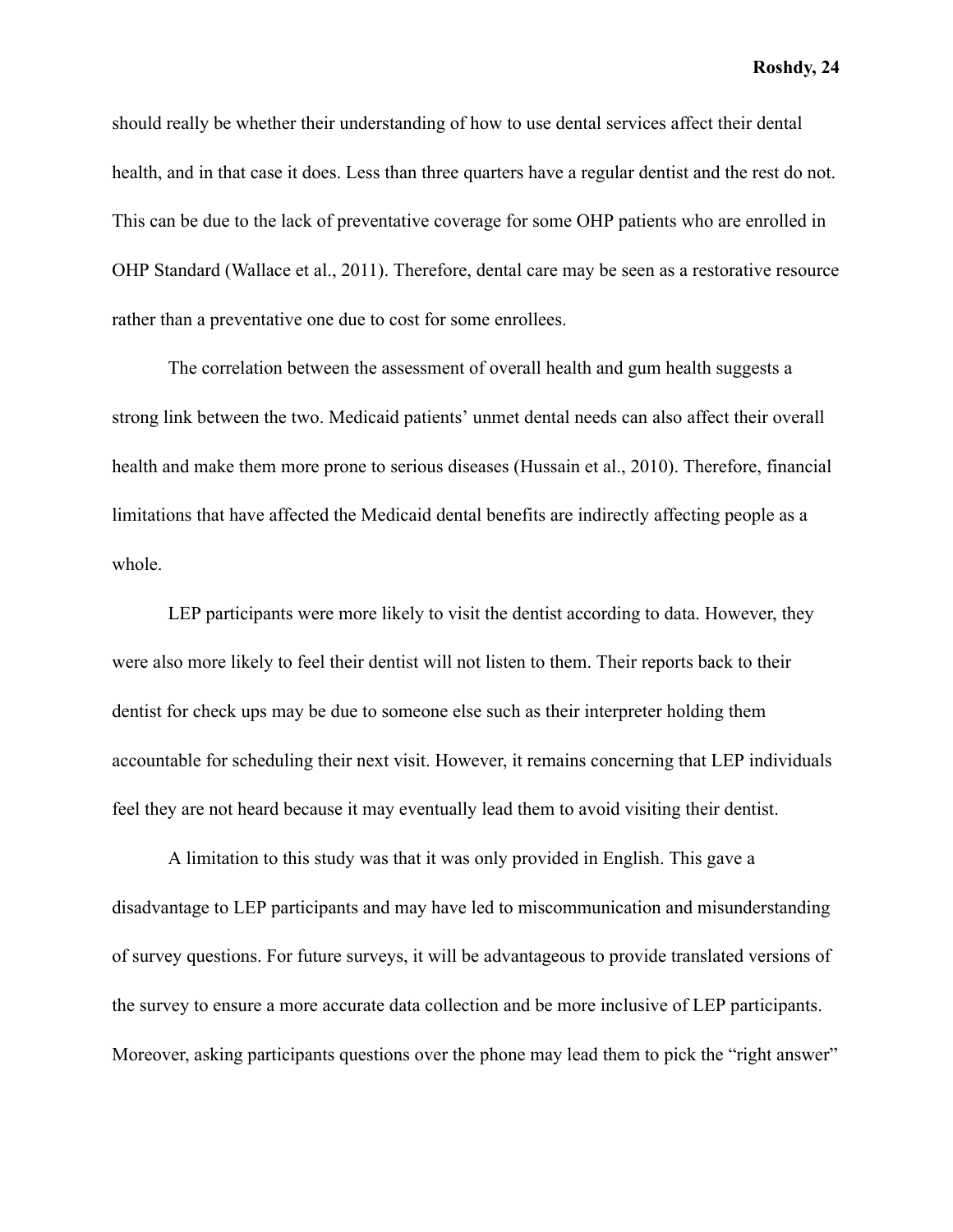rather than an honest response to questions. Therefore, having a written survey translated into multiple languages will help improve the diversity and accuracy of results providing optimal results.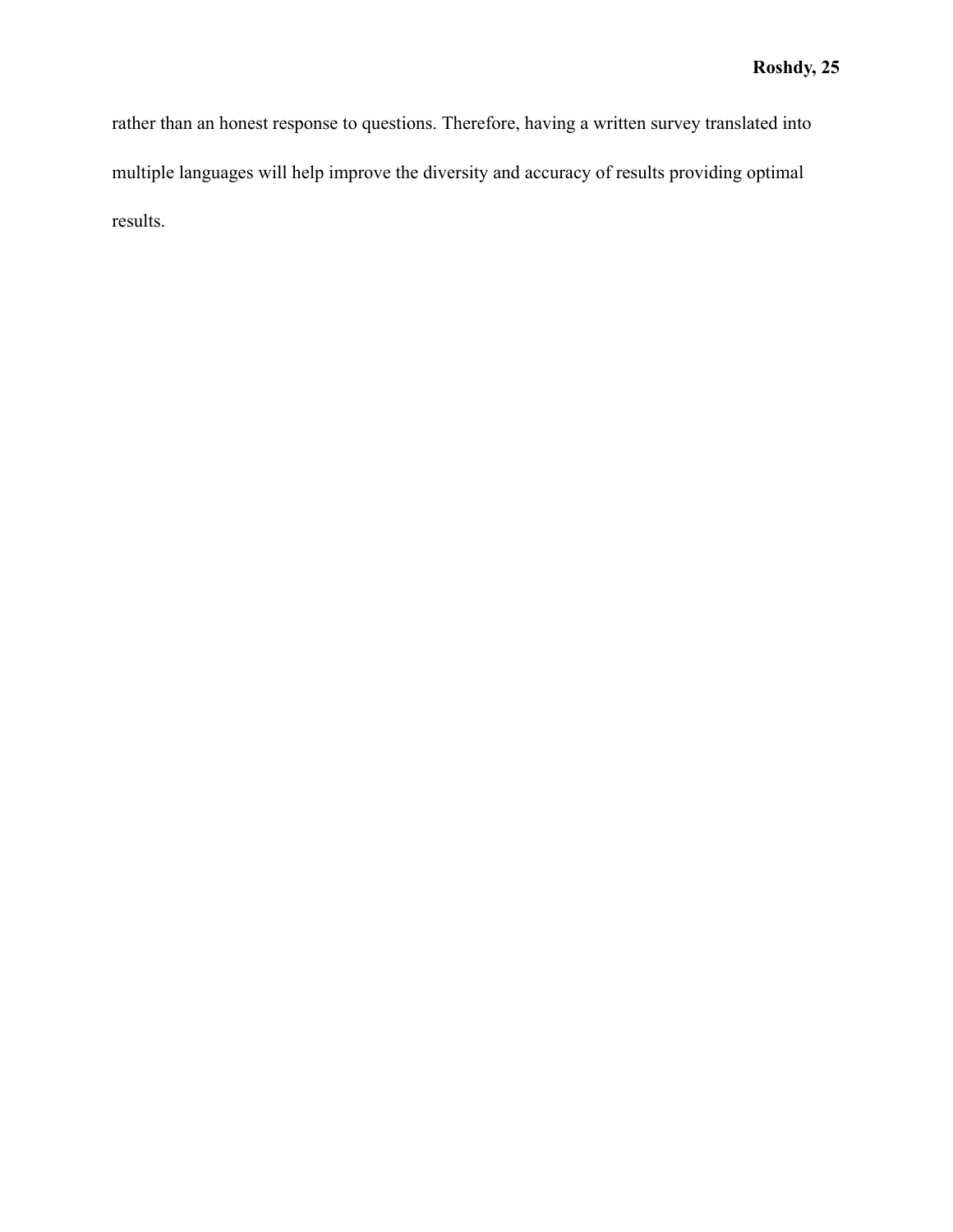# **Bibliography**

- Ansarian, A, & Khosravi, M. (2016). Emphasizing the Correlation of Periodontal Diseases with Cardiovascular Disorders in the Educational Curriculum of Dental and Medical Students. *Educational Research in Medical Sciences,3* (2), 35-36.
- Baicker, K., Allen, H. L., Wright, B. J., Taubman, S. L., & Finkelstein, A. N. (2018). The Effect of Medicaid on Dental Care of Poor Adults: Evidence from the Oregon Health Insurance Experiment. *Health Services Research*, *53* (4), 2147–2164.
- Bazargan, N., Chi, D. L., & Milgrom, P. (2010). Exploring the potential for foreign-trained dentists to address workforce shortages and improve access to dental care for vulnerable populations in the United States: A case study from Washington State. *BMC Health Services Research*, *10* .
- Bender, D. J., & Ed, D. (2007). Patient Preference for a Racially or Gender-Concordant Student Dentist. *Journal of Dental Education*, 71(6), 726–745.
- Buchmueller, T., Miller, S., & Vujicic, M. (2016). How do providers respond to changes in public health insurance coverage? Evidence from adult medicaid dental benefits. *American Economic Journal: Economic Policy* , *8* (4), 70–102.
- Burdsall, T. (2017). Report. Unpublished research.
- Carlson, J. P., Huppertz, J. W., Neidermeyer, P. E., Carlson, J. P., Huppertz, J. W., Neidermeyer, P. E., … Neidermeyer, P. E. (2008). Price and Consumer Cost Responsibility Effects on Quality Perceptions and Price Negotiation Likelihood for Healthcare Services, *9683* .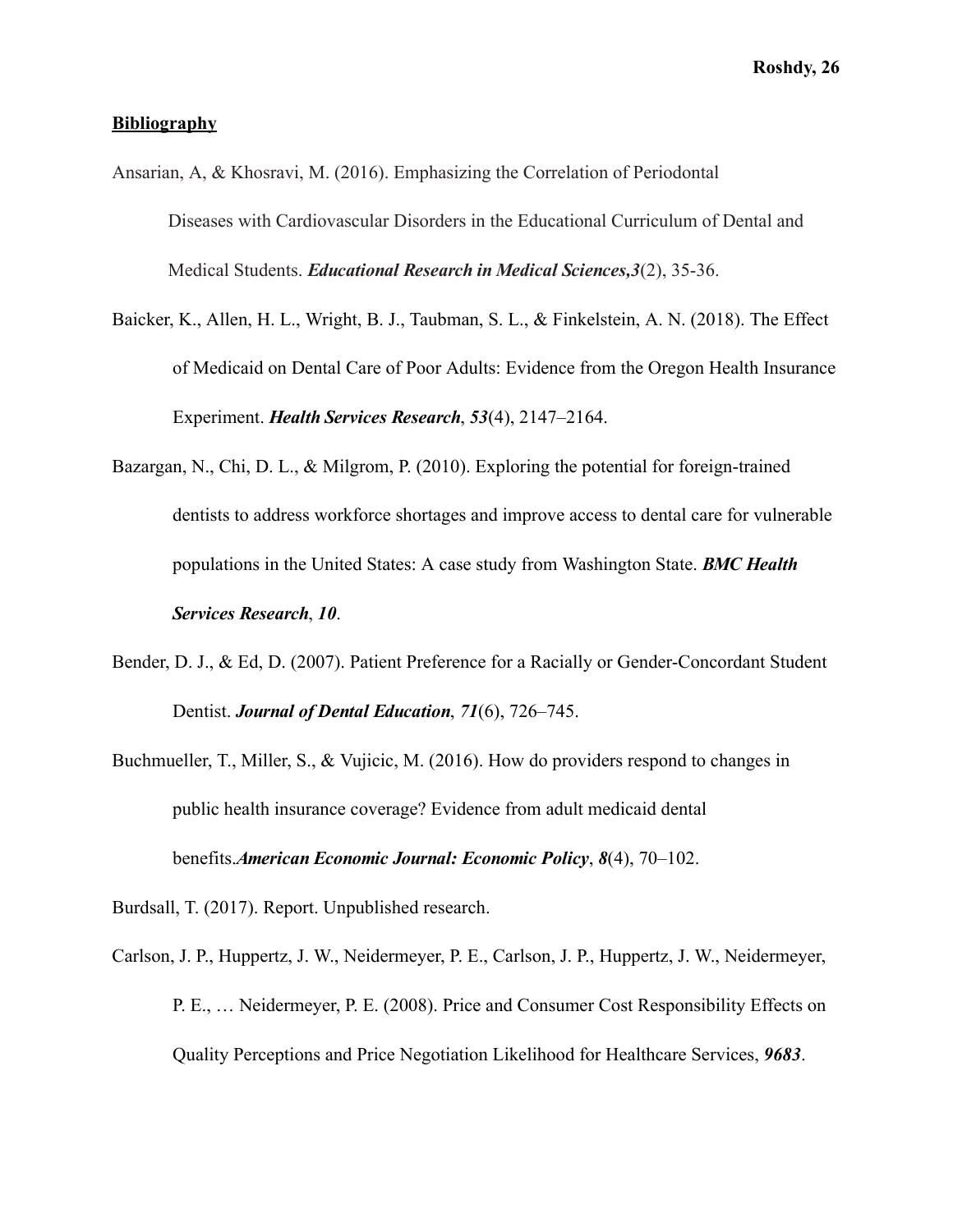- Casey, M., Blewett, L., & Call, K. (2004). Providing Health Care to Latino Immigrants: Community-Based Efforts in the Rural Midwest. American Journal of Public Health, 94(10), 1709-11.
- Clinton, W. (2000). Executive Order 13166: Improving access to services for persons with limited English proficiency, August 11, 2000. Weekly Compilation of Presidential Documents, 36(32), 1852-1853.
- Cohen, L., Harris, S., Bonito, A., Manski, R., Macek, M., Edwards, R., Khanna, N., Plowden, K., (2009). Low-income and minority patient satisfaction with visits to emergency departments and physician offices for dental problems. *The Journal of the American College of Dentists, 76(3), 23-31.*
- Consumer Health News. Dentists Could Fill Gap in Health Care, Study Says; Many Americans who make dental visits don't get routine medical care. (2011). Consumer Health News (English), p. Consumer Health News (English), Dec 15, 2011.
- Decker, S. (2015). Medicaid Payment Levels to Dentists. *Journal of American Medical Assosication*, *306* (2), 187–193.
- DeLeire, T., Lopoo, L., & Simon, M. (2011). Medicaid Expansions and Fertility in the United States. Demography, 48(2), 725-747.
- Dental health and overall hearth become increasingly linked as we age. (2011). The Dental Assistant, 80(2), 42.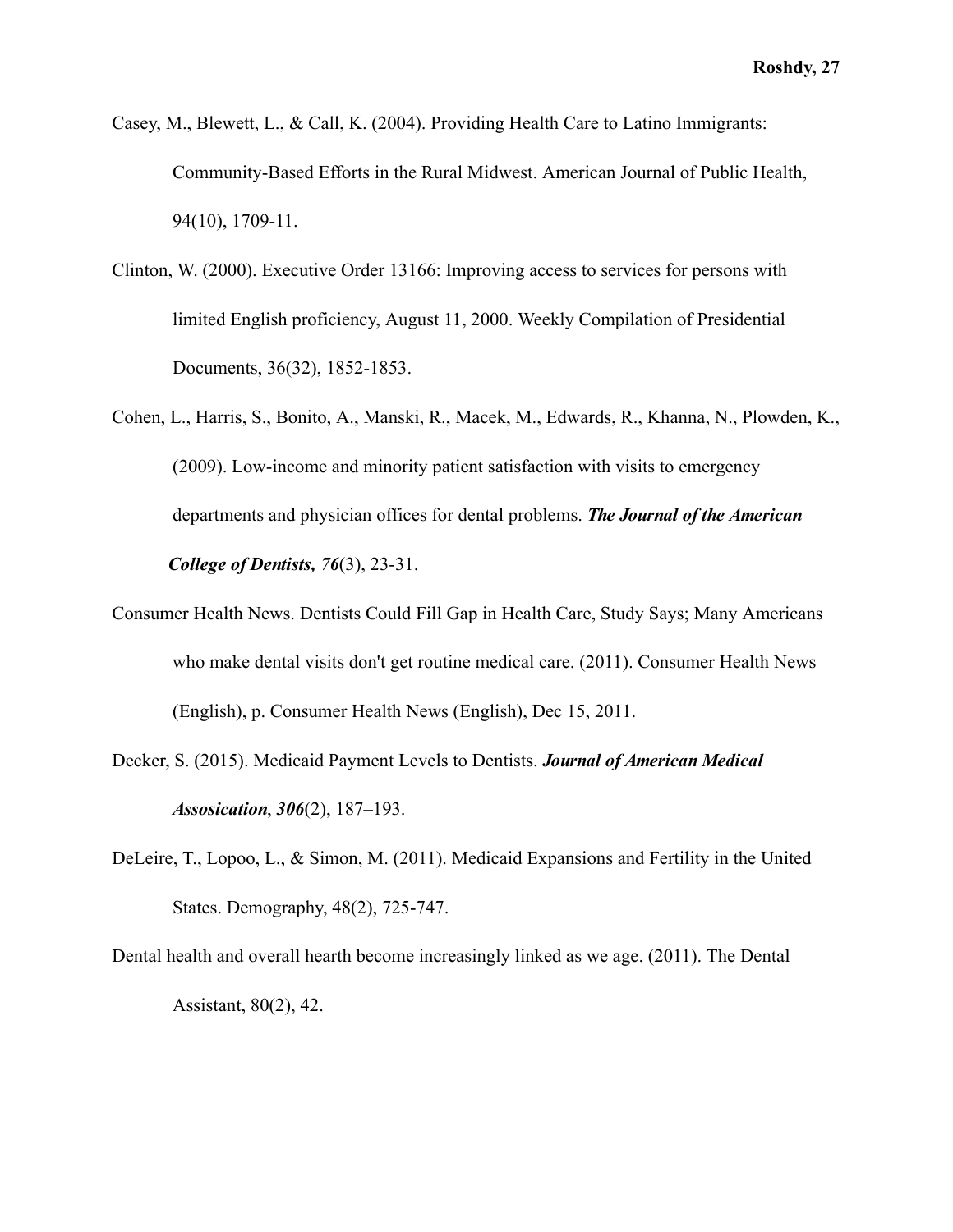- Department of Health, Human Services, Washington, DC., & Healthy People 2010 (Group). (2000). *Healthy people 2010: Understanding and improving health*. US Department of Health and Human Services.
- De Oliveira, C. M., & Sheiham, A. (2004). Orthodontic treatment and its impact on oral health-related quality of life in Brazilian adolescents. *Journal of orthodontics* , *31* (1), 20-27.
- Donoff, Bruce, McDonough, John E., & Riedy, Christine A. (2014). Integrating oral and general health care. The New England Journal of Medicine, 371(24), 2247-2249.
- Elderkin-Thompson, V., Cohen Silver, R., & Waitzkin, H. (2001). When nurses double as interpreters: A study of Spanish-speaking patients in a US primary care setting. Social Science & Medicine, 52(9), 1343-1358.
- Fernandez, C., Pereira, C., Luiz, R., Vieira, A., & De Castro Costa, M. (2018). Dental anomalies in different growth and skeletal malocclusion patterns. The Angle Orthodontist, 88(2), 195-201.
- Fogle, D., Kershaw, T., Dobak, W., Lindsay, M., Westdahl, C., Ickovics, J., & Rising, S. (2006). Effect of dental hygiene and overall health behavior during pregnancy on preterm birth and length of gestation. American Journal of Obstetrics and Gynecology, 195(6), S52.
- Foster Page, L., Thomson, W., Ukra, A., & Farella, M. (2013). Factors influencing adolescents' oral health-related quality of life (OHRQoL). International Journal of Paediatric Dentistry, 23(6), 415-423.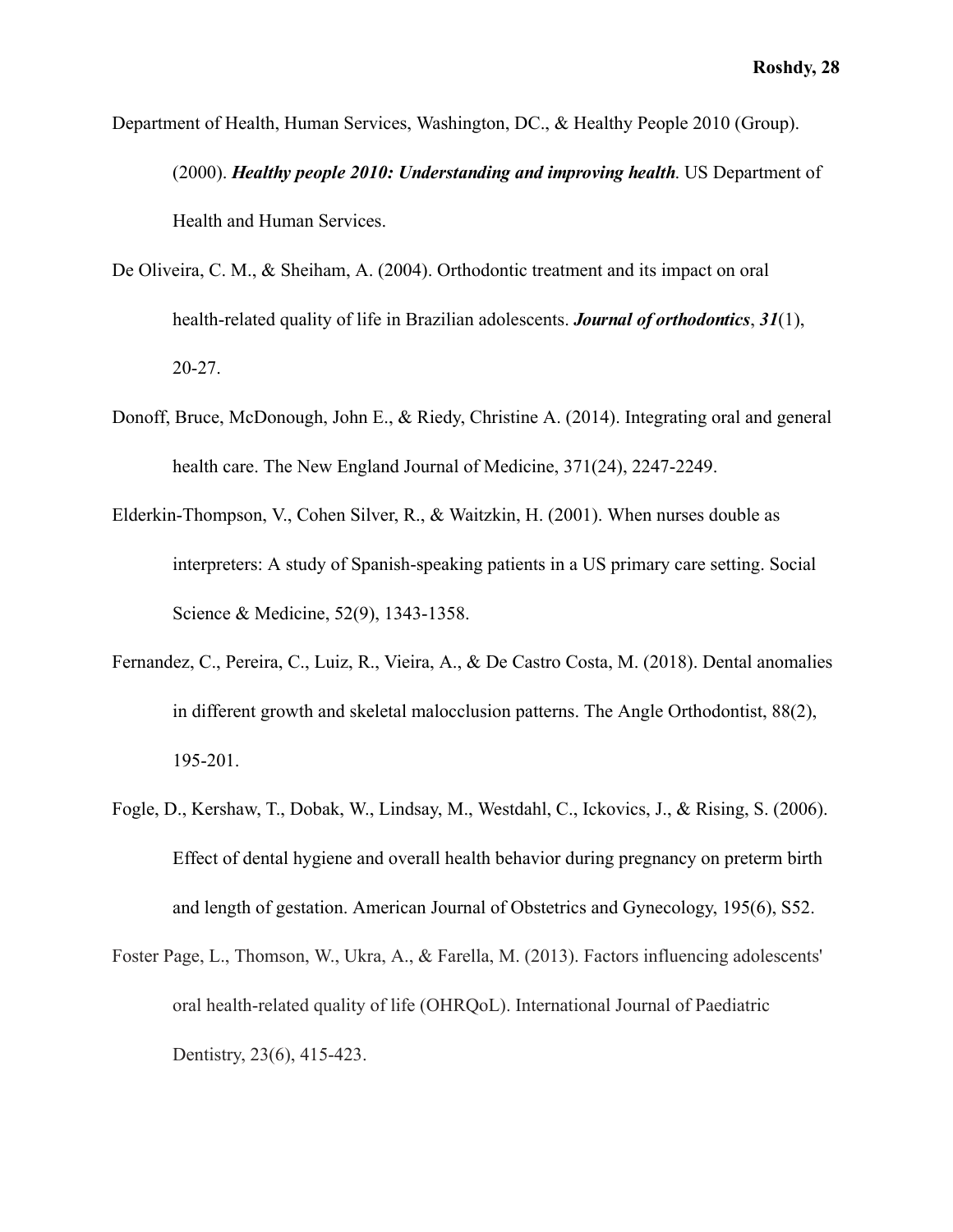- Garfield, R., & Damico, A. (2012). Medicaid expansion under health reform may increase service use and improve access for low-income adults with diabetes. *Health Affairs (Project Hope), 31(1), 159-67.*
- Gershon, R., Morris, L., Ferguson, W., Goodwin, M., & Washington, H. (2016). Including Language Access into Medicaid ACO Design. The Journal of Law, Medicine & Ethics, 44(3), 492-502.
- Gilbert, G., Stoller, E., Duncan, R., Earls, J., & Campbell, A. (2000). Dental self-care among dentate adults: Contrasting problem-oriented dental attenders and regular dental attenders. Special Care in Dentistry : Official Publication of the American Association of Hospital Dentists, the Academy of Dentistry for the Handicapped, and the American Society for Geriatric Dentistry, 20(4), 155-63.
- Glick, M., Williams, D. M., Kleinman, D. V., Vujicic, M., Watt, R. G., & Weyant, R. J. (2016). A new definition for oral health developed by the FDI World Dental Federation opens the door to a universal definition of oral health. *British dental journal* , *221* (12), 792.
- Gonzalez, G. (2014). State Estimates of Limited English Proficiency (LEP) by Health Insurance Status. *State Health Access Data Assistance Center.*
- Hadziabdic, E., Albin, B., & Hjelm, K. (2014). Arabic-speaking migrants' attitudes, opinions, preferences and past experiences concerning the use of interpreters in healthcare: A postal cross-sectional survey. BMC Research Notes, 7(1), 71.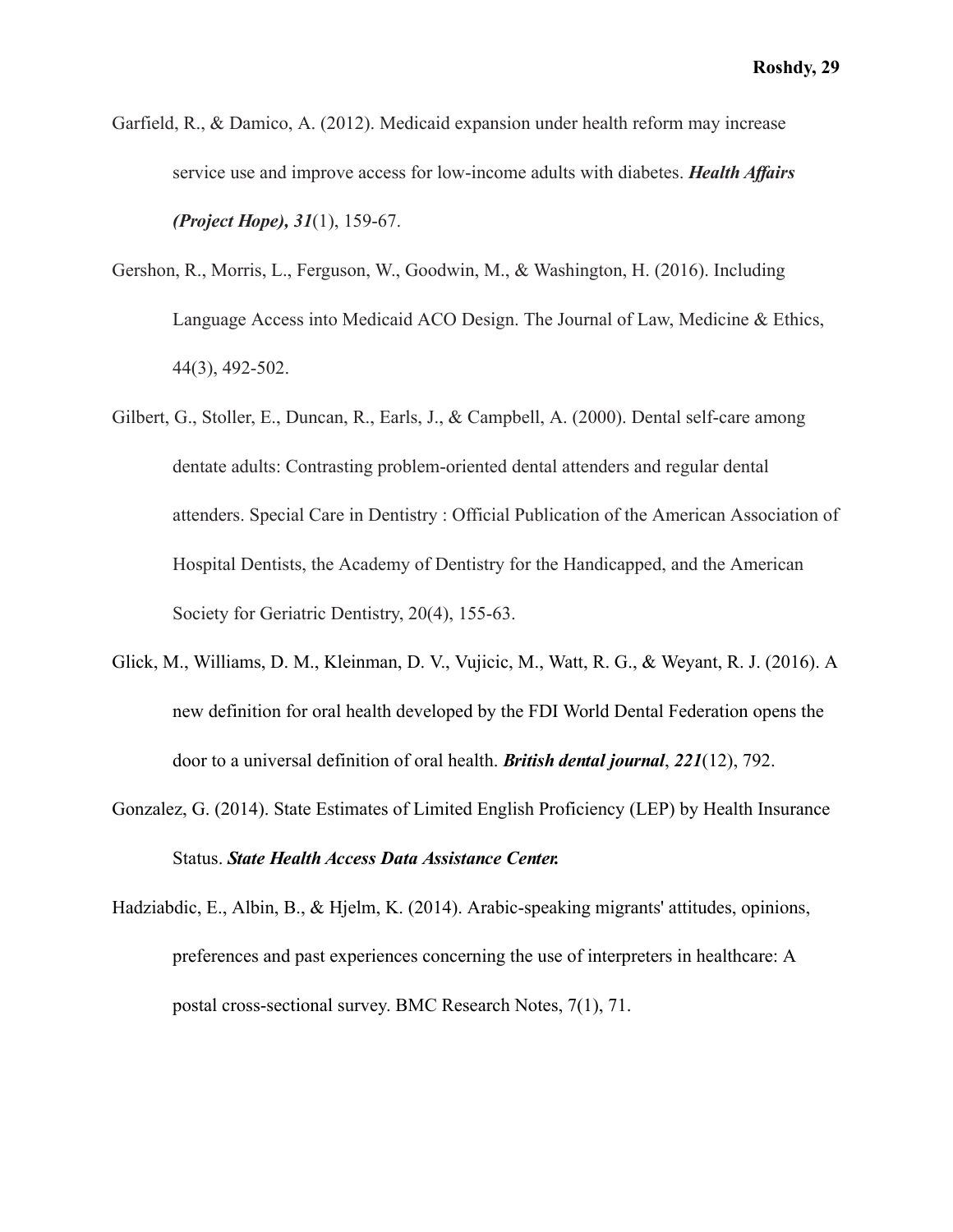Health coverage for lawfully present immigrants. (2020). Retrieved from

<https://www.healthcare.gov/immigrants/lawfully-present-immigrants/>

Hooper, C. (2008). Adding insult to injury: The healthcare brain drain. Journal of Medical Ethics, 34(9), 684-687.

Hussain, Syed Zahid, Shujaat, Nazli Gul, Idris, Shujaat Hasan, & Chatha, M. Rafique. (2010). ORAL HEALTH RELATED QUALITY OF LIFE (OHRQoL) IN 40 TO 70 YEARS. Pakistan Oral and Dental Journal, 30(2), N/a.

- Jeffcoat, M. K., Jeffcoat, R. L., Gladowski, P. A., Bramson, J. B., & Blum, J. J. (2014). Impact of periodontal therapy on general health: evidence from insurance data for five systemic conditions. *American journal of preventive medicine*, 47(2), 166-174.
- Kapellas, K., Jamieson, L., Do, L., Bartold, P., Wang, H., Maple-Brown, L., . . . Skilton, M. (2014). Associations between periodontal disease and cardiovascular surrogate measures among Indigenous Australians. International Journal of Cardiology, 173(2), 190-196.
- Lawton, J. (2003). Lay experiences of health and illness: past research and future agendas. *Sociology of health & illness* , *25* (3), 23-40.
- Lewis, C., Lynch, H., & Johnston, B. (2003). Dental complaints in emergency departments: A national perspective. Annals of Emergency Medicine, 42(1), 93-99.

Lichtman, E. (1971). Title VI of the Civil Rights Act of 1964. Civil Rights Digest, 4(2), 25.

Lockhart, P. B., Bolger, A. F., Papapanou, P. N., Osinbowale, O., Trevisan, M., Levison, M. E., & Wilson, W. R. (2012). Periodontal disease and atherosclerotic vascular disease: does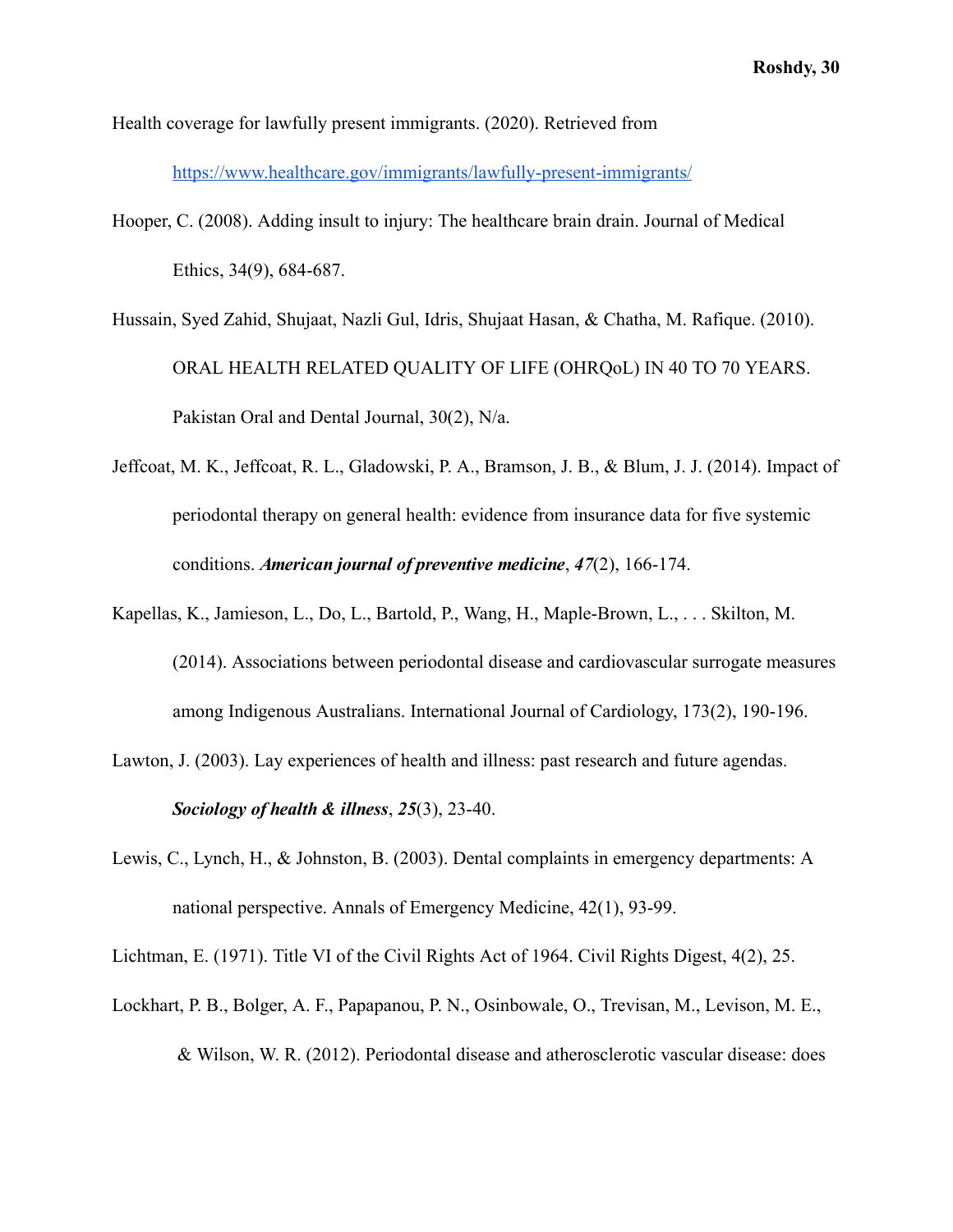the evidence support an independent association? A scientific statement from the American Heart Association. *Circulation*, 125(20), 2520-2544.

- Mahamoud, A., Roche, B., & Homer, J. (2013). Modelling the social determinants of health and simulating short-term and long-term intervention impacts for the city of Toronto, Canada. Social Science & Medicine, 93, 247-255.
- Mundell, E.J. (2009). Most Insured Adults Worry About Health Care Costs: Poll; Many are skipping medical, dental visits because of financial concerns. Consumer Health News (English), p. Consumer Health News (English), March 9, 2009.
- National Research Council. (2012). *Improving access to oral health care for vulnerable and underserved populations* . National Academies Press.
- Patrick, D. L., Lee, R. S. Y., Nucci, M., Grembowski, D., Jolles, C. Z., & Milgrom, P. (2006, June). Reducing oral health disparities: a focus on social and cultural determinants. In *BMC oral health* (Vol. 6, No. S1, p. S4). BioMed Central.
- Pillai, R., Mathur, V., Jain, V., Shah, N., Kalra, S., Kumar, P., & Dey, A. (2015). Association between dental prosthesis need, nutritional status and quality of life of elderly subjects. *Quality of Life Research, 24(12), 2863-2871.*
- Rockville, Maryland: US Department of Health and Human Services, National Institute of Dental and Craniofacial Research, National Institute of Health. (2000). DHHS oral health in America: A report of the surgeon general, p. 7.